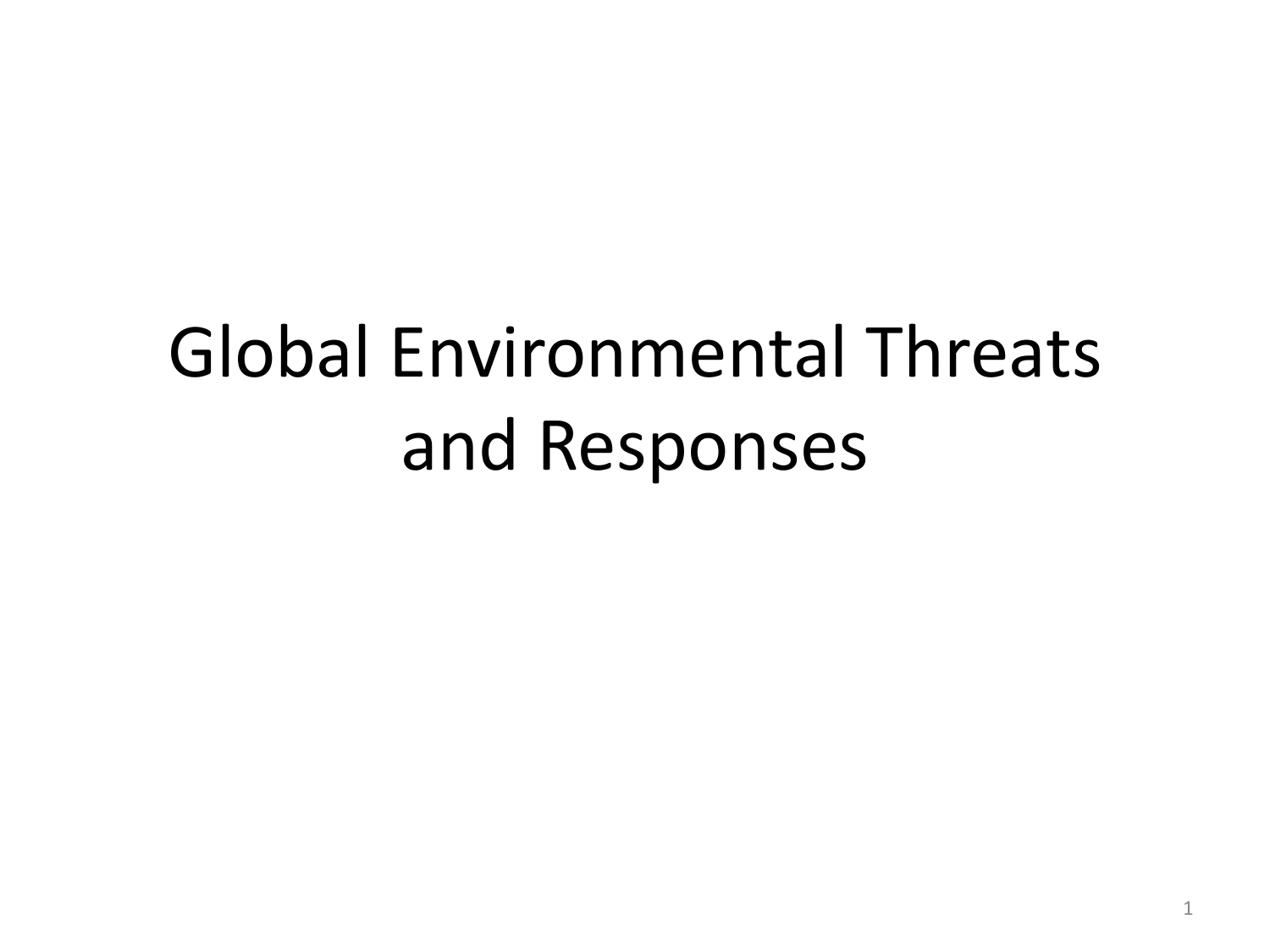- **The Environment as a Collective Good**
- The global threats to the natural environment are a growing source of collective concern due to the nature of interdependence that characterizes the environment.
- The actions of a state regarding pollution, conservation, and natural resources routinely affect other states.
- Because environmental effects tend to be *diffused* and *long term* and because such effects easily spread from one location to another, international environmental politics creates difficult collective goods problems.
- A *collective good* is one shared by everyone but owned by no one.
- The collective goods problem arises in each issue area concerning the environment, resources and population.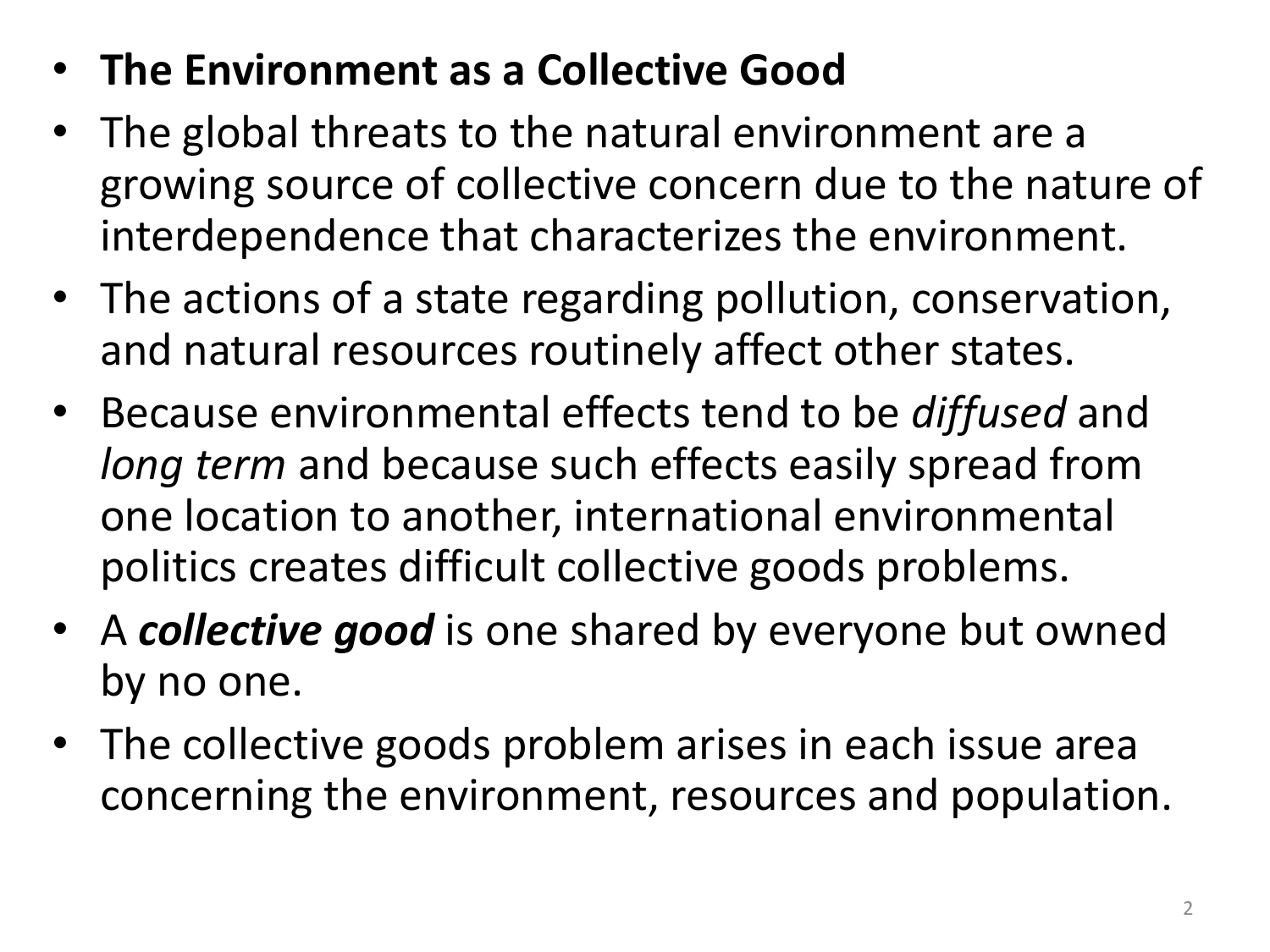- The technical, scientific, and ethical aspects of managing the environment are complex, but the basic nature of states' interests is not.
- A sustainable natural environment is a collective good, and states bargain over how to distribute the costs of providing that good.
- The fundamental dilemma that confronts the environment is the **tragedy of the commons.**
- (Centuries ago, the commons were shared grazing land in Britain. Too many people kept too many sheep which led to overgrazing. While it was profitable for the sheep owner to add one more sheep, it had effect on the grazing capacity of the land. Britain solved the problem by enclosure of the commons.)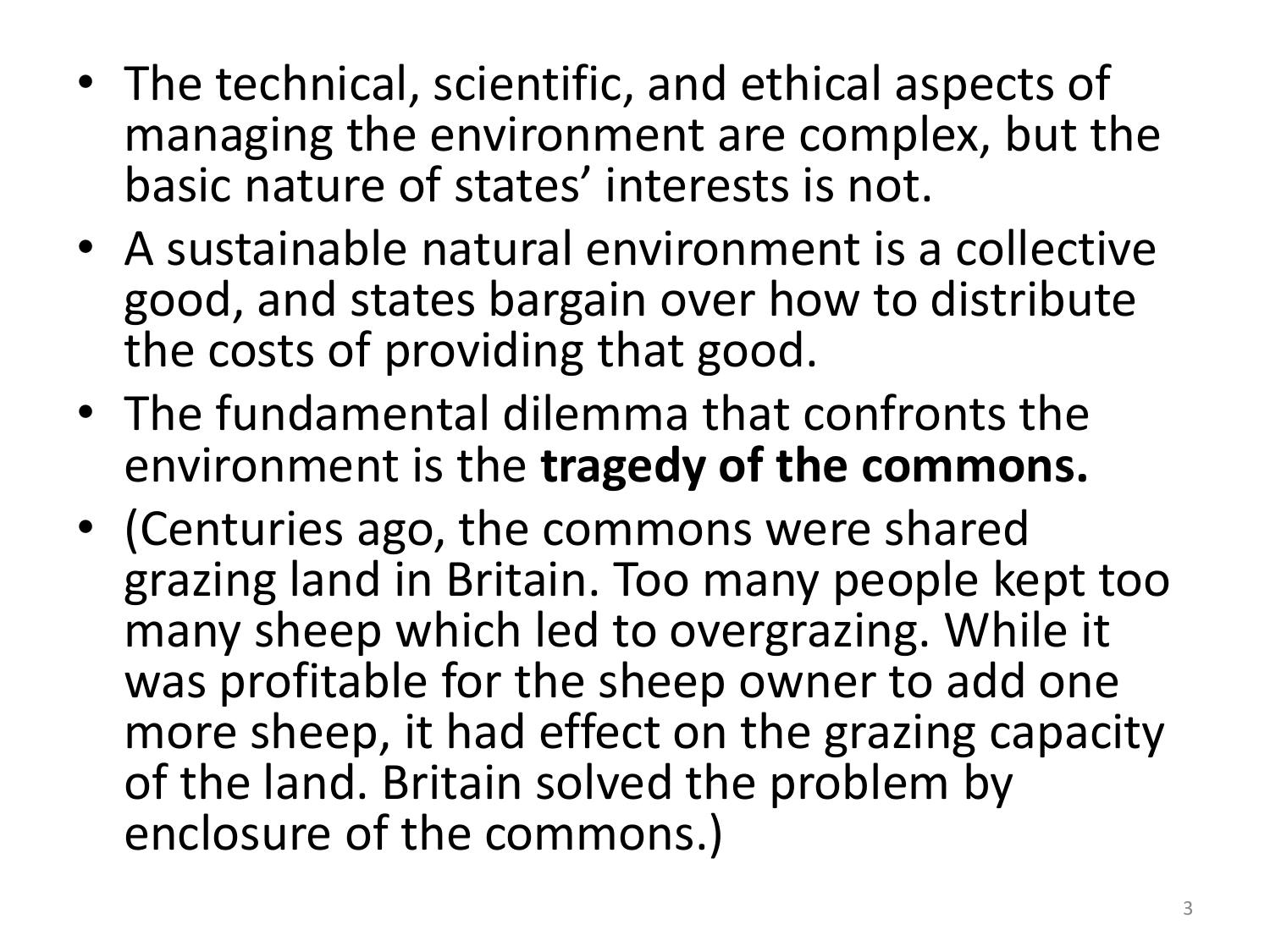- According to the economic theory of the "tragedy" of the commons", the earth's natural resources become overexploited when they are considered free.
- The earth's stock of resources is limited finite resources such as oil can be used up, living resources such as forests and fish can be overused and depleted.
- As the tragedy of the commons explains, such goods are prone to abuse because of the selfish character of human nature.
- Actions such as industrial production and the overconsumption of manufactured goods and services that abuse the environment benefit the individual but may harm the community.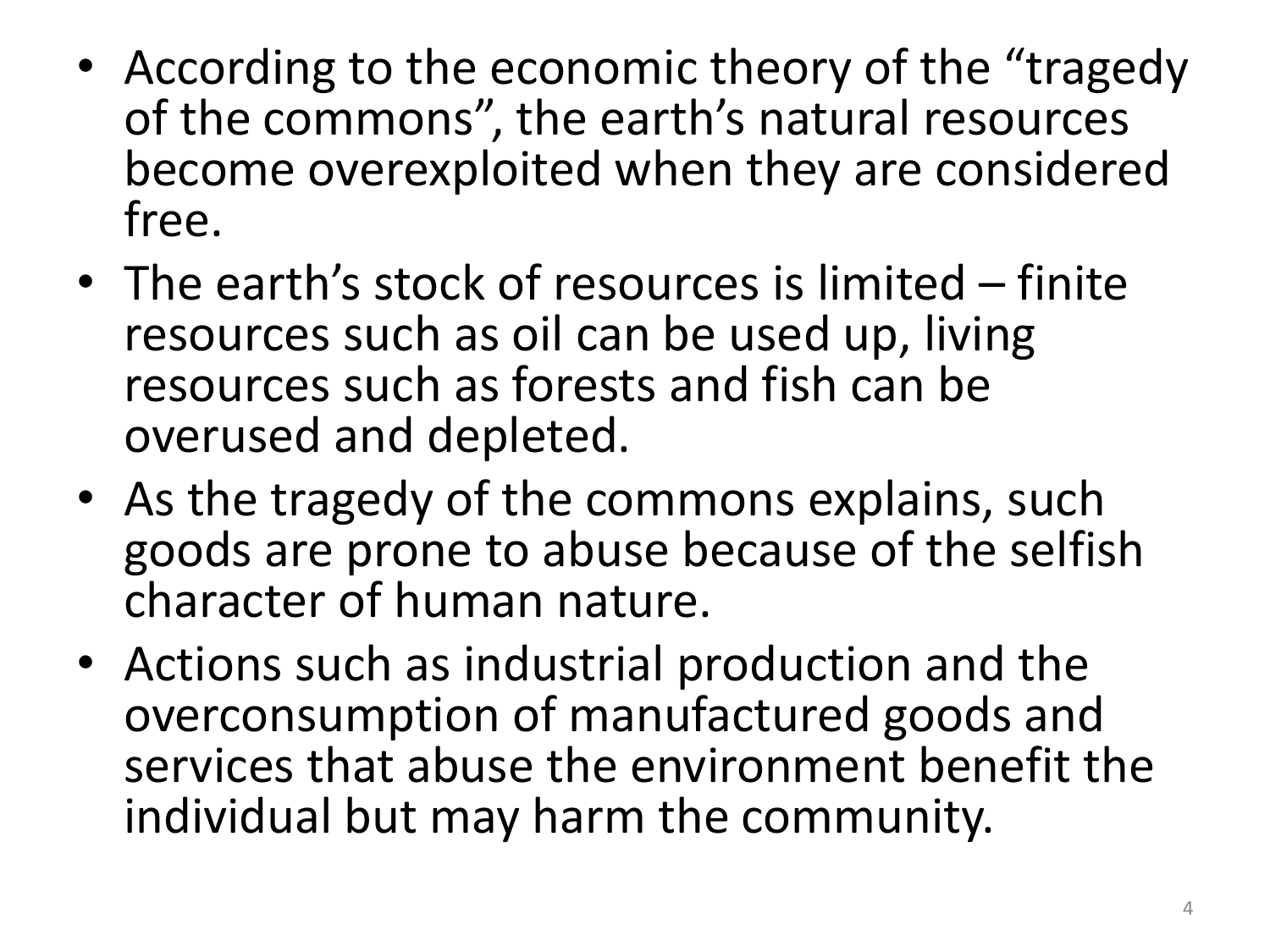- This tragedy can easily be seen in the current concern over the depletion of the atmospheric layer of ozone that protects the earth from harmful solar radiation.
- Each time someone uses the chemicals that are responsible for ozone depletion – in a refrigerator, for example, or in an aerosol spray – that person gets a direct and immediate benefit.
- Yet the harm to the environment is shared by all the inhabitants of earth and may not become apparent for years to come.
- In weighing costs and benefits, we find that the benefits are clear and immediate while the indirect costs (to the person making the choice) are negligible, diffused, and hard to evaluate.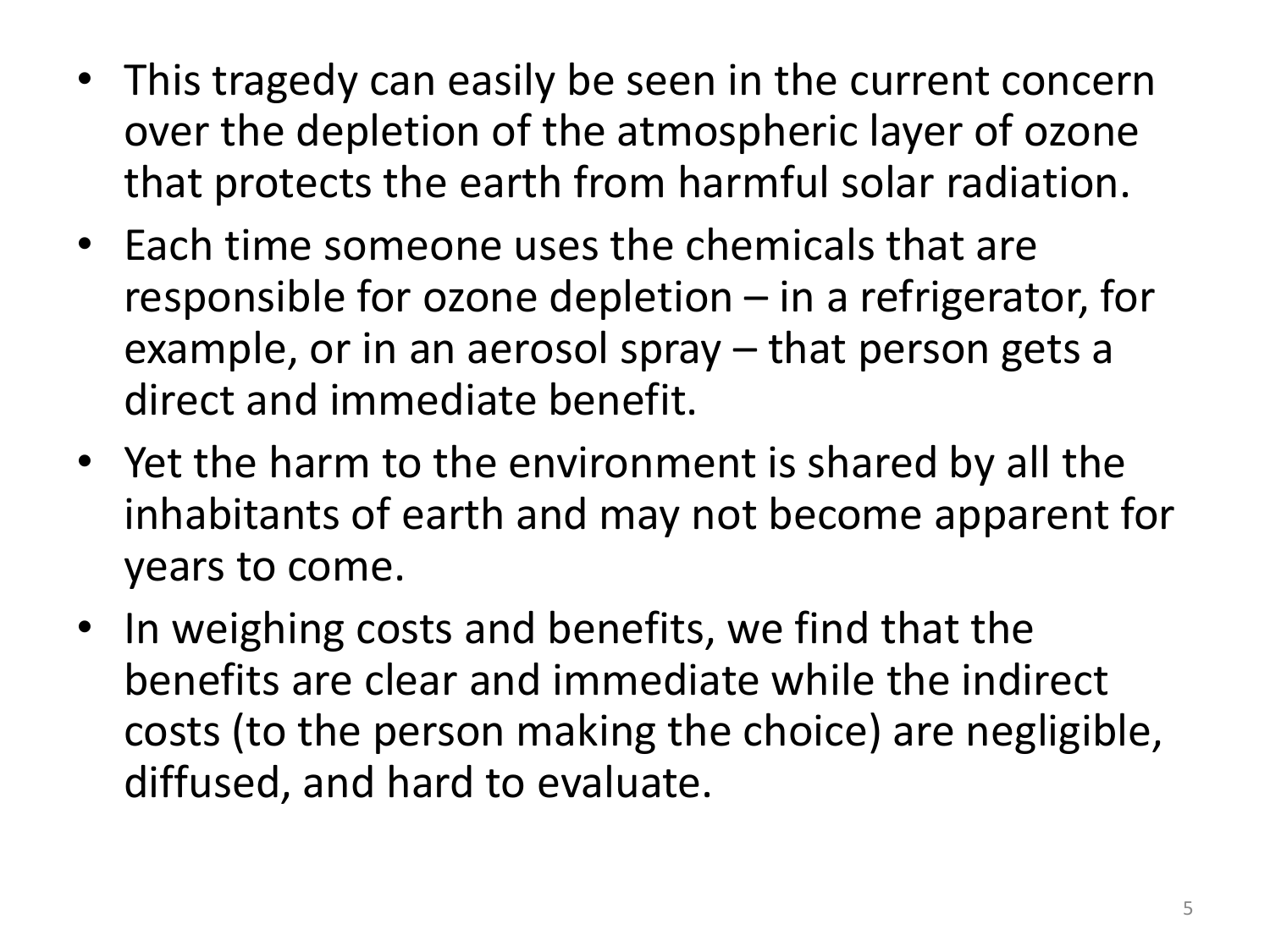- For example, the world's major fisheries in international waters are not owned by any state; they are a collective good.
- The various fishing states must cooperate (partly by regulating non-state actors such as MNCs) to avoid depleting the stocks of fish.
- If too many states fail to cooperate, the fish populations decline and everyone's catch drops.
- And indeed, in 1997-2007, catches worldwide declined by about 15 percent. Further declines are projected.
- Because the world's states did not solve the collective goods problem of world fisheries, they are paying \$20 billion a year in subsidies to bankrupt fishing industries in their respective countries.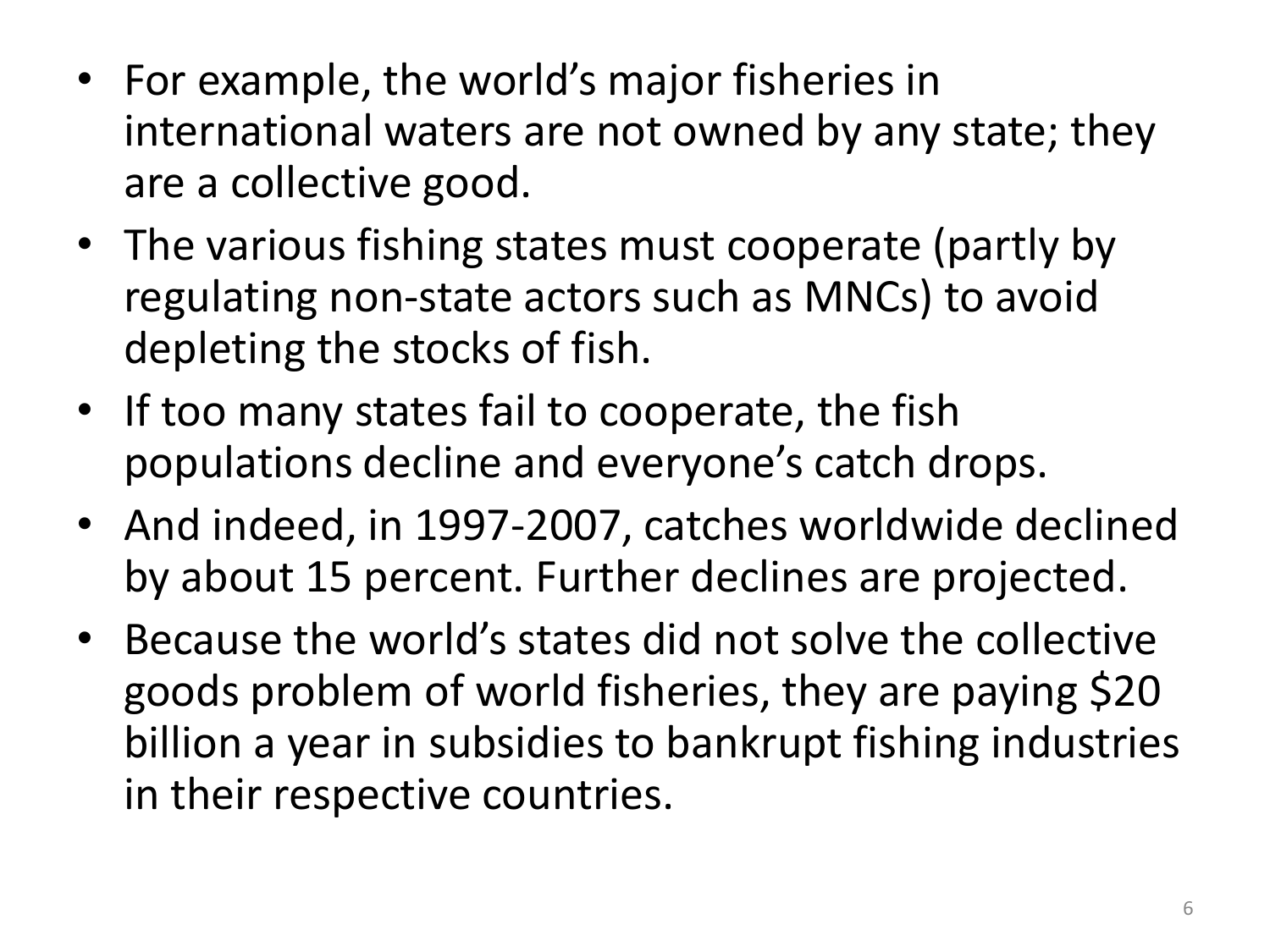- **The Environment and the Prisoners' Dilemma**
- Many argue that the state should play a role in preventing or correcting the environmental tragedy of the commons.
- If society values the environment, but individuals abuse it, the state is left to take corrective action.
- State environmental regulations are prevalent in many countries. In some countries, political green parties have been formed to influence state environmental policy in this direction.
- When environmental problems become global, the state's ability to deal with them breaks down.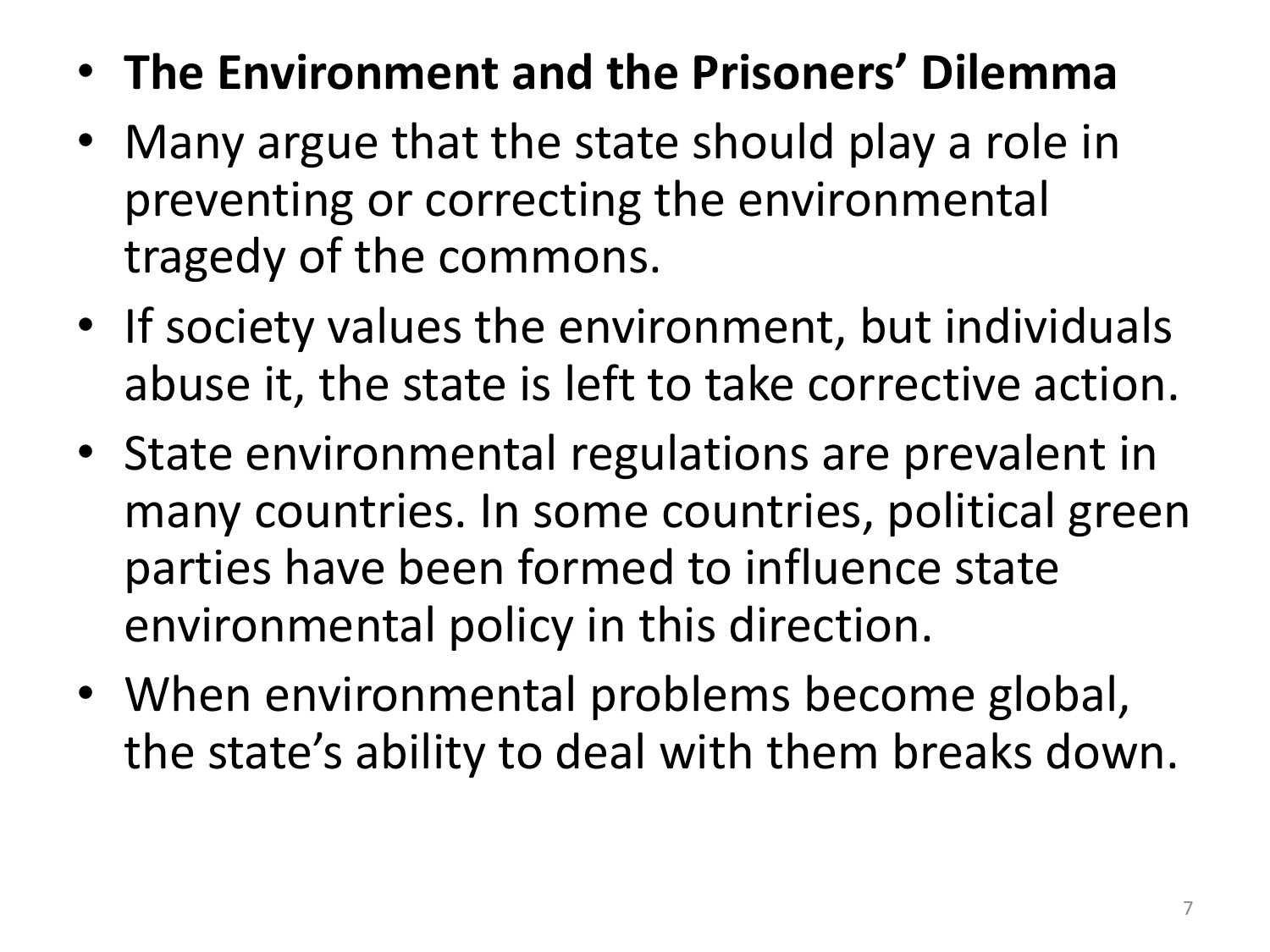- Even environmentally concerned governments fall victim to a prisoners' dilemma when it comes to global environmental problems.
- The prisoners' dilemma occurs when selfinterest becomes a barrier to the cooperation that is necessary to achieve collective benefits.
- The environmental prisoners' dilemma is created by the nature of the costs of environmental improvements relative to the benefits.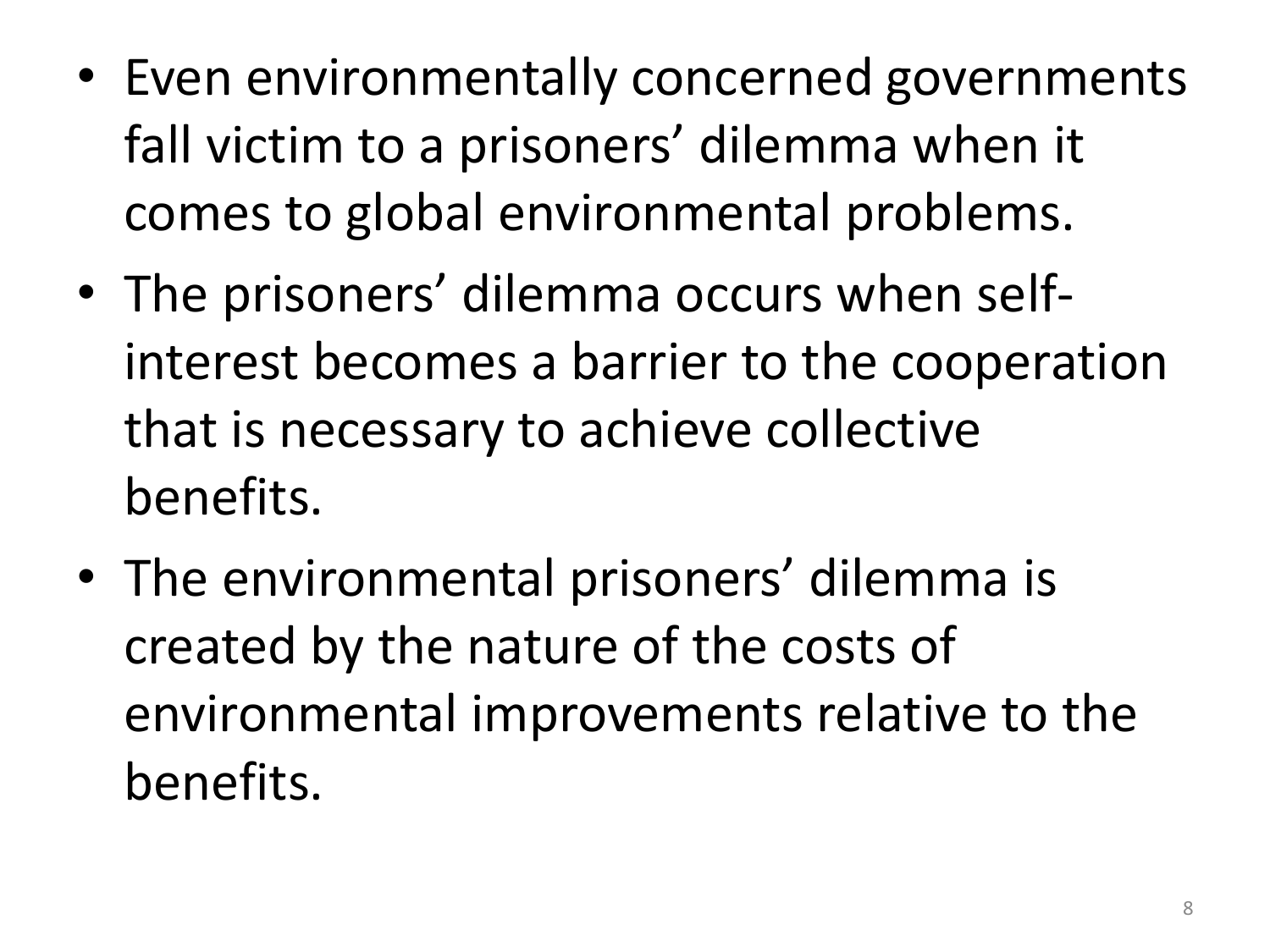- Consider the example of global ozone depletion. Scientists are fairly clear about what is necessary to reduce or reverse ozone depletion: an expensive change in how some goods and services are produced.
- If all nations were to adopt policies to regulate ozone-depleting industry, the problem could be significantly reduced. Cooperation, with everyone sharing the cost, is necessary here.
- Suppose that all nations have adopted the necessary regulation. What would happen if a single nation, say South Korea, were to "defect" from the group and begins once again to use cheaper industrial processes that harm the ozone layer?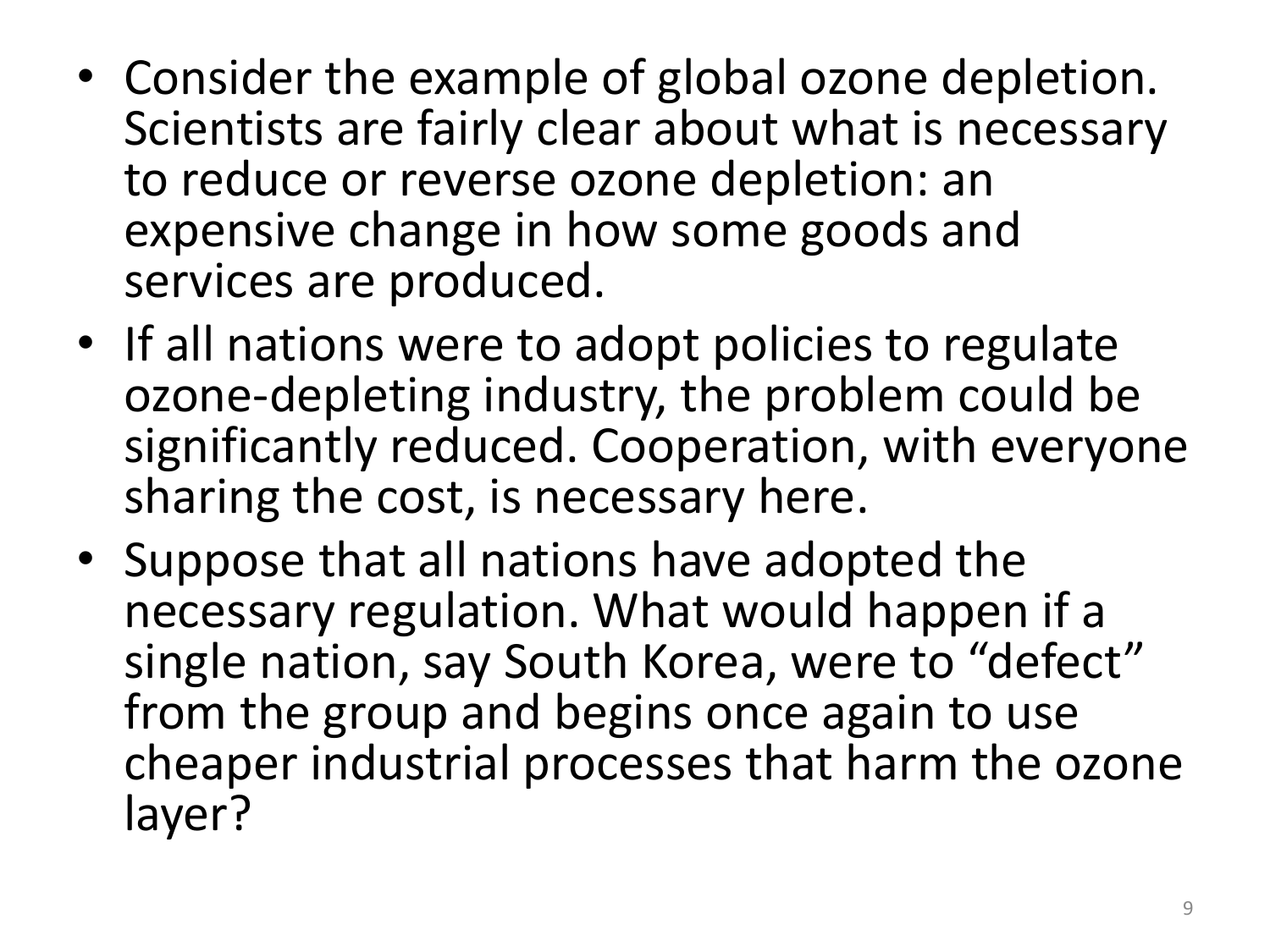- The effect on the global ozone problem would be small – no single country has that much impact on a global problem.
- The benefit to South Korea would be relatively large and quite positive.
- South Korea would suddenly be relieved of a costly burden; its products, because they would be cheaper , would have a competitive advantage on world markets.
- South Korea, the environmentally unfriendly defector, would gain wealth and perhaps power at the expense of other countries, while hardly harming the ozone layer at all.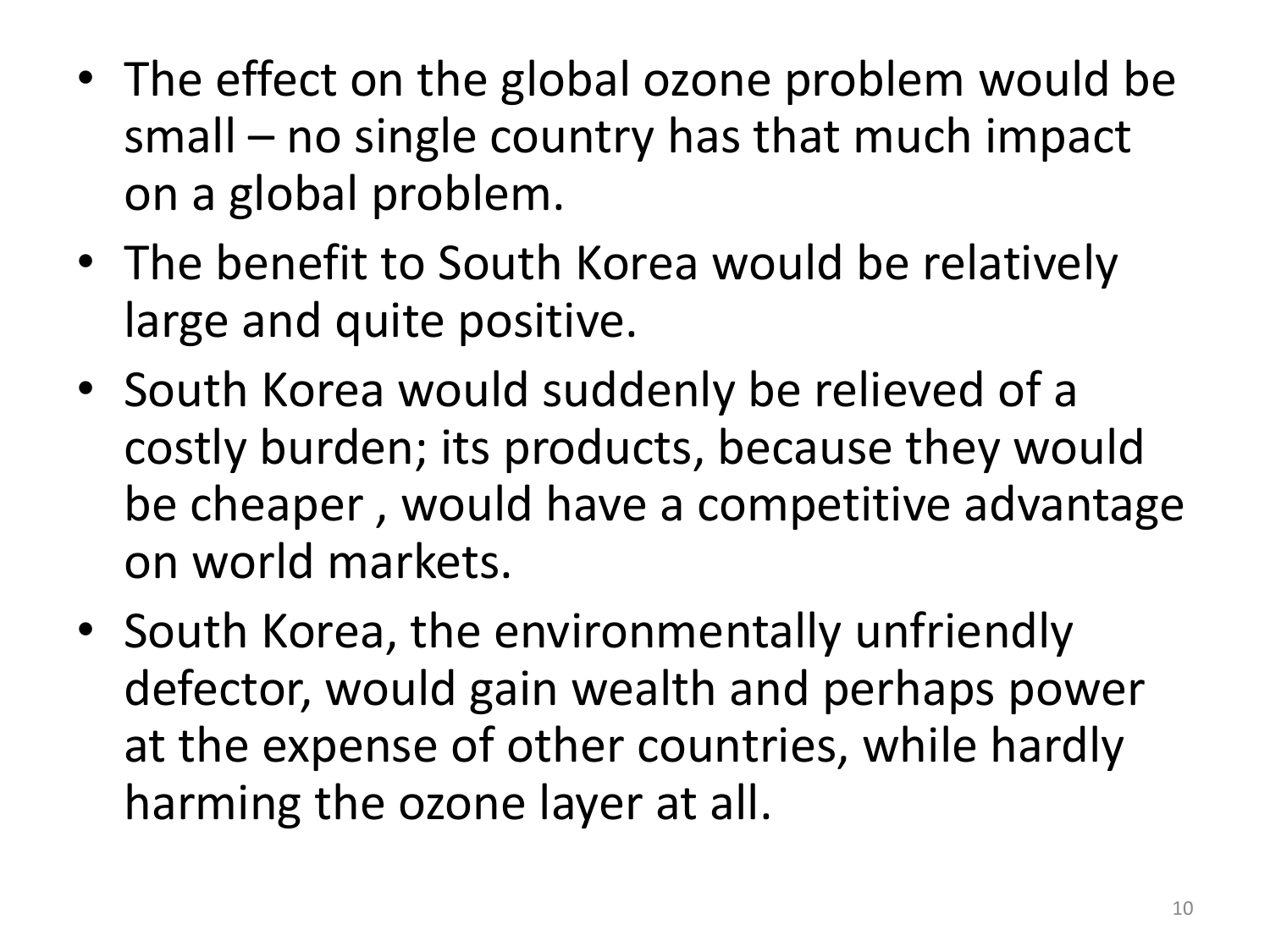- If a nation can achieve competitive benefits with little cost from "defecting" from an environmental agreement, then some nations will be tempted to do so. If one nation defects, others may follow.
- The prisoners' dilemma explains why it is so much harder to address global environmental problems than those problems that are confined to a single nation or locality.
- This insight is critical because of the changing nature of environmental problems today.
- Because states are usually more interested in generating wealth and power than they are in saving the planet, many look past the nation-state for solutions to global environmental problems that are becoming more severe every day.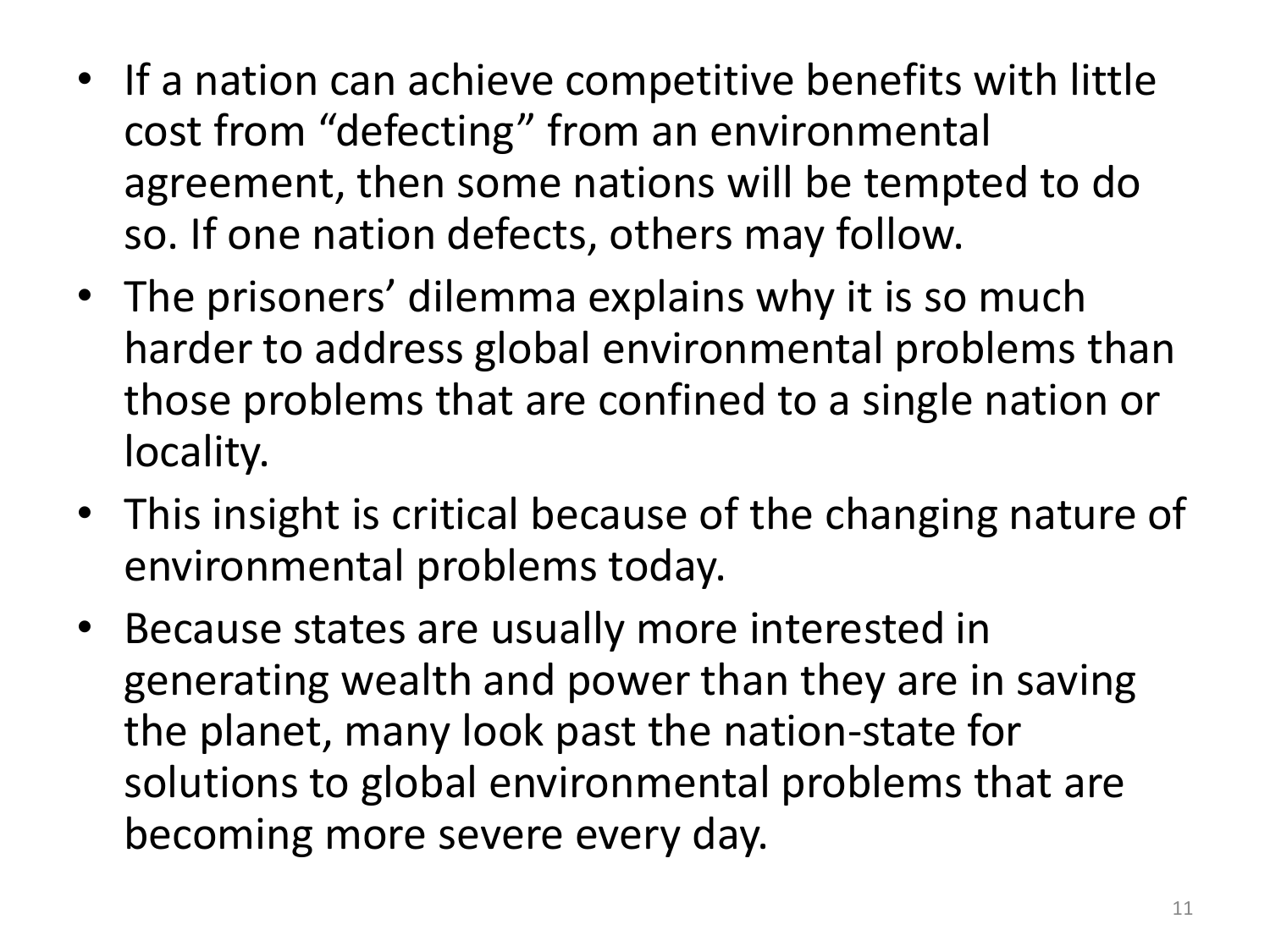- **Emerging Issues Of Concern in our Global Environment**
- The UNEP Year Books 2014 and 2016 identified emerging issues of concern in our global environment to include:
- *i) Excess Nitrogen in the Environment*
- Nitrogen is an essential nutrient for plant growth.
- The discovery a century ago of an industrial process that converted nitrogen in the air to ammonia made the manufacture of nitrogen fertilizers possible.
- This discovery was followed by a spectacular increase in global food production.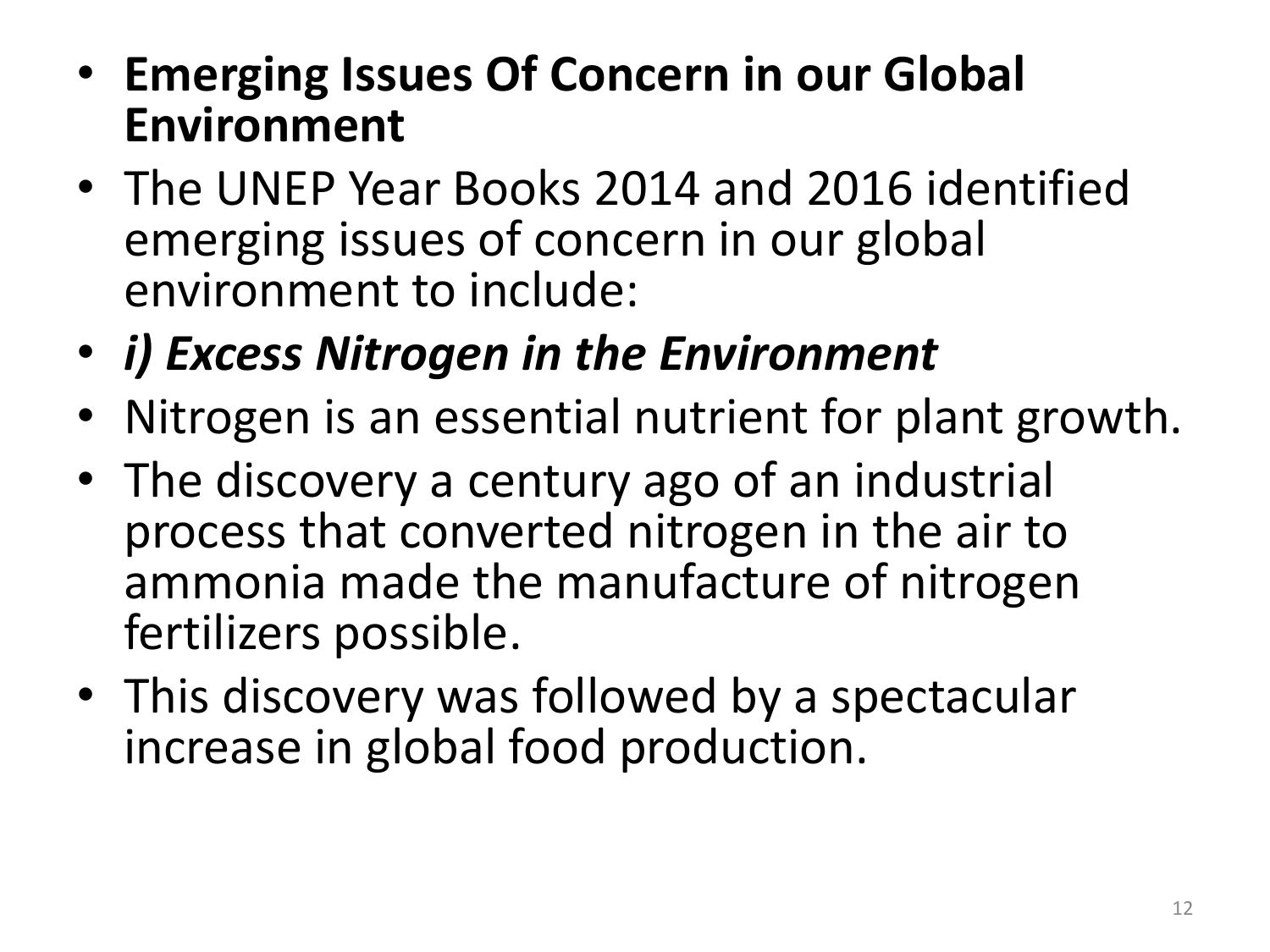- There is an abundance of nitrogen in the atmosphere, but this nitrogen exists almost entirely in a form that is unusable by most organisms.
- As nitrogen moves through the environment, the same nitrogen atom can contribute to multiple negative effects in the air, on land, in freshwater and marine systems, and on human health.
- This sequence continues over a long period and is referred to as the 'nitrogen cascade'
- Excess nitrogen in the environment contributes to many health and environmental problems, including:
	- Coastal dead zones and fish kills due to severe eutrophication (**depletion of oxygen in water**) or hypoxia resulting from nitrate run-off and leaching into river systems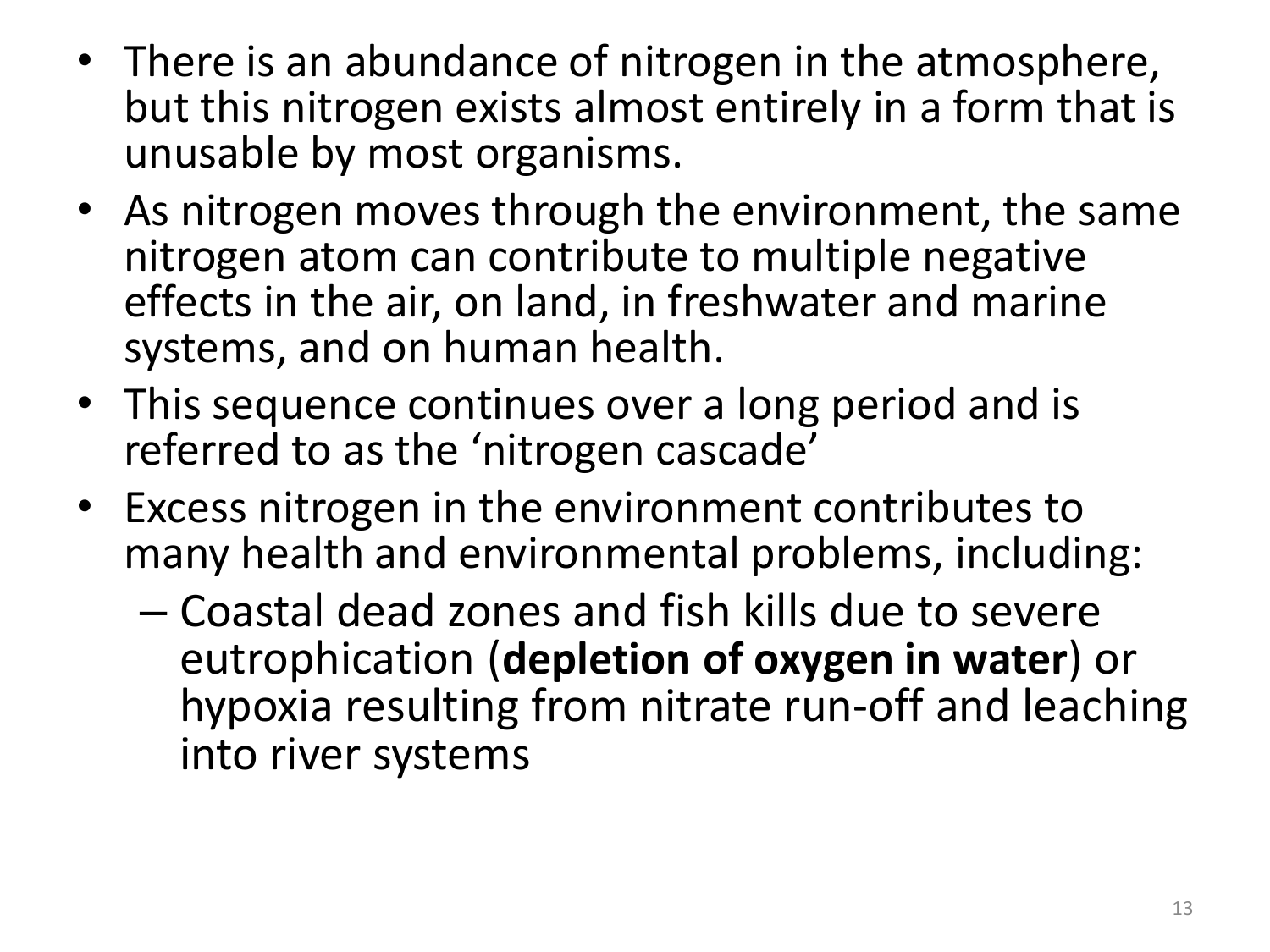- Biodiversity loss in terrestrial, freshwater and coastal water systems due to eutrophication and acidification
- Groundwater pollution by nitrates
- Freshwater pollution due to eutrophication and acidification
- Human health impacts resulting from the formation of aerosols and ground-level (tropospheric) ozone, a main component of smog, causing respiratory diseases
- Reduced crop, forest and grassland productivity due to nitrogen deposition and over-fertilization, as well as ground-level ozone exposure
- Global climate change and the depletion of stratospheric ozone, which protects life on Earth from harmful ultraviolet (UV) rays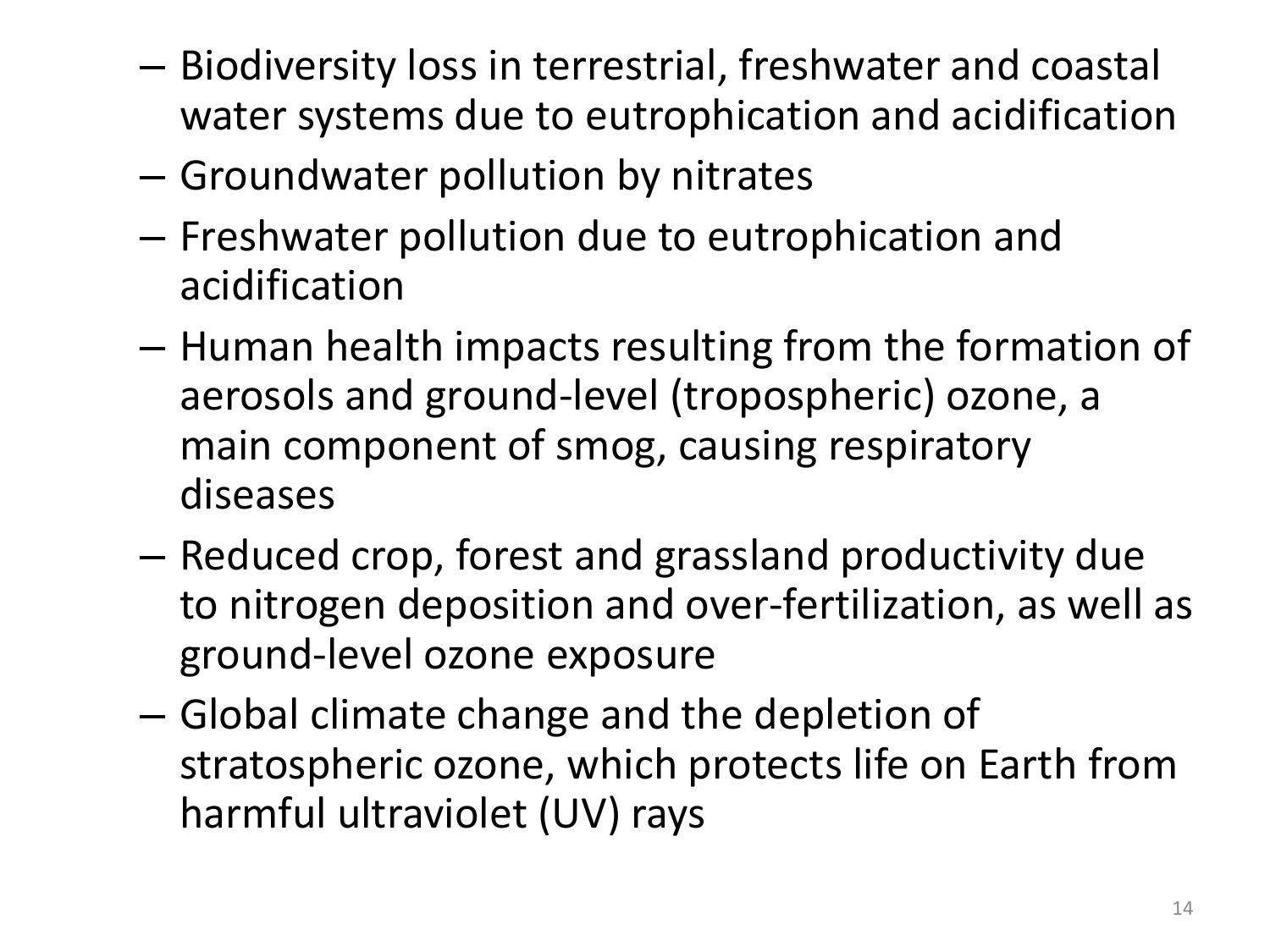- *ii) The Emergence of Infectious Diseases*
- Environmental change plays a major role in the emergence and re-emergence of infectious diseases.
- For example, the deterioration or destruction of natural habitats can reduce the number of natural predators, change the dominance of species, or create favourable conditions for disease hosts.
- Infrastructure, such as dams and irrigation channels, creates ideal environments for mosquitoes, which are the vector responsible for diseases like malaria and dengue fever.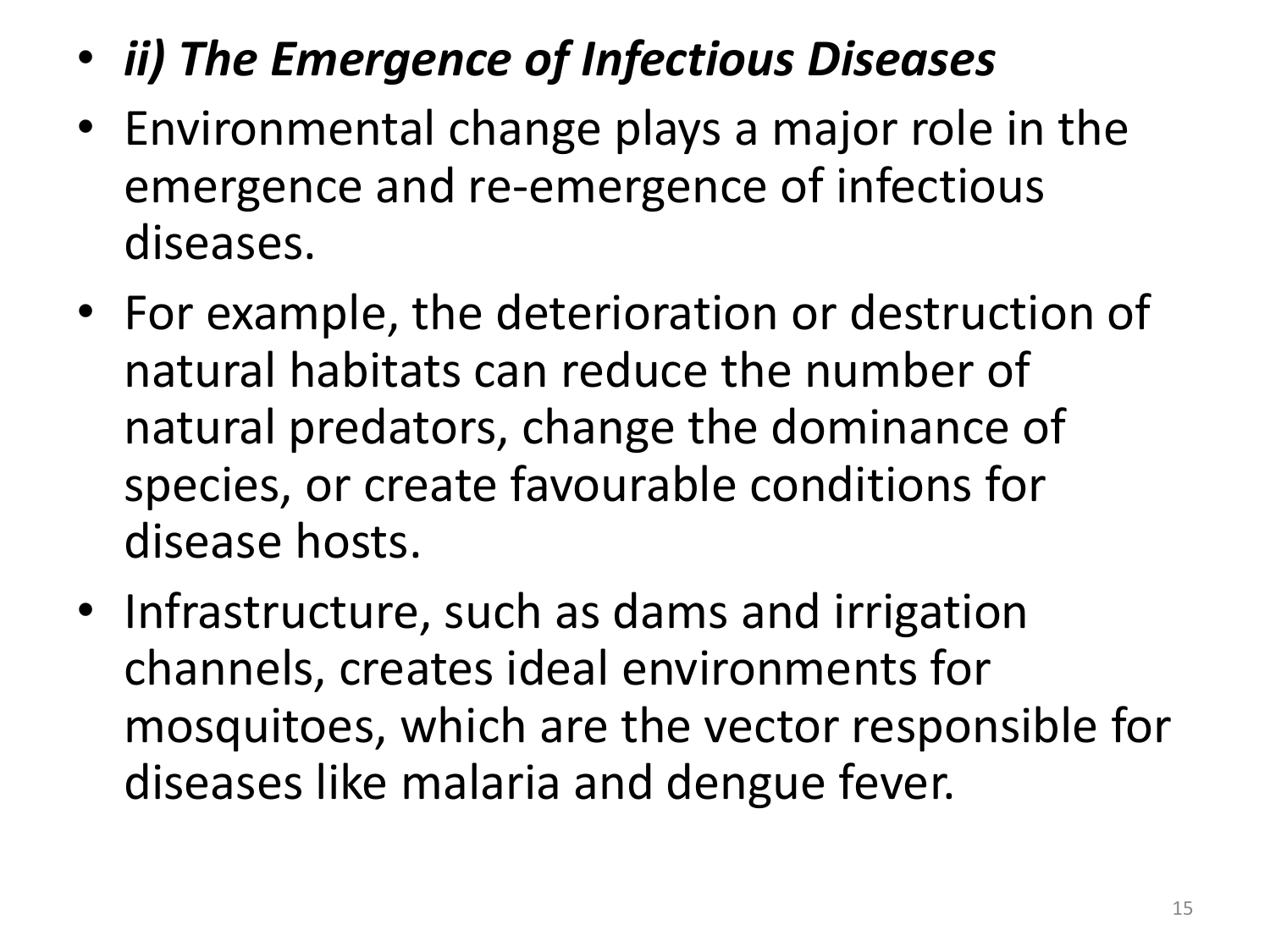- Human infectious diseases are caused by pathogenic microorganisms such as bacteria, viruses, parasites and fungi that spread directly or indirectly via a vector from one person to another or from an animal to people.
- Many people worldwide lack adequate sanitation, waste management or vector control.
- In 2012, 863 million people lived in slum-like conditions.
- Overcrowding provides a breeding ground for infectious diseases like influenza, malaria and West Nile virus that are carried by water, air, food, mosquitoes or rodents.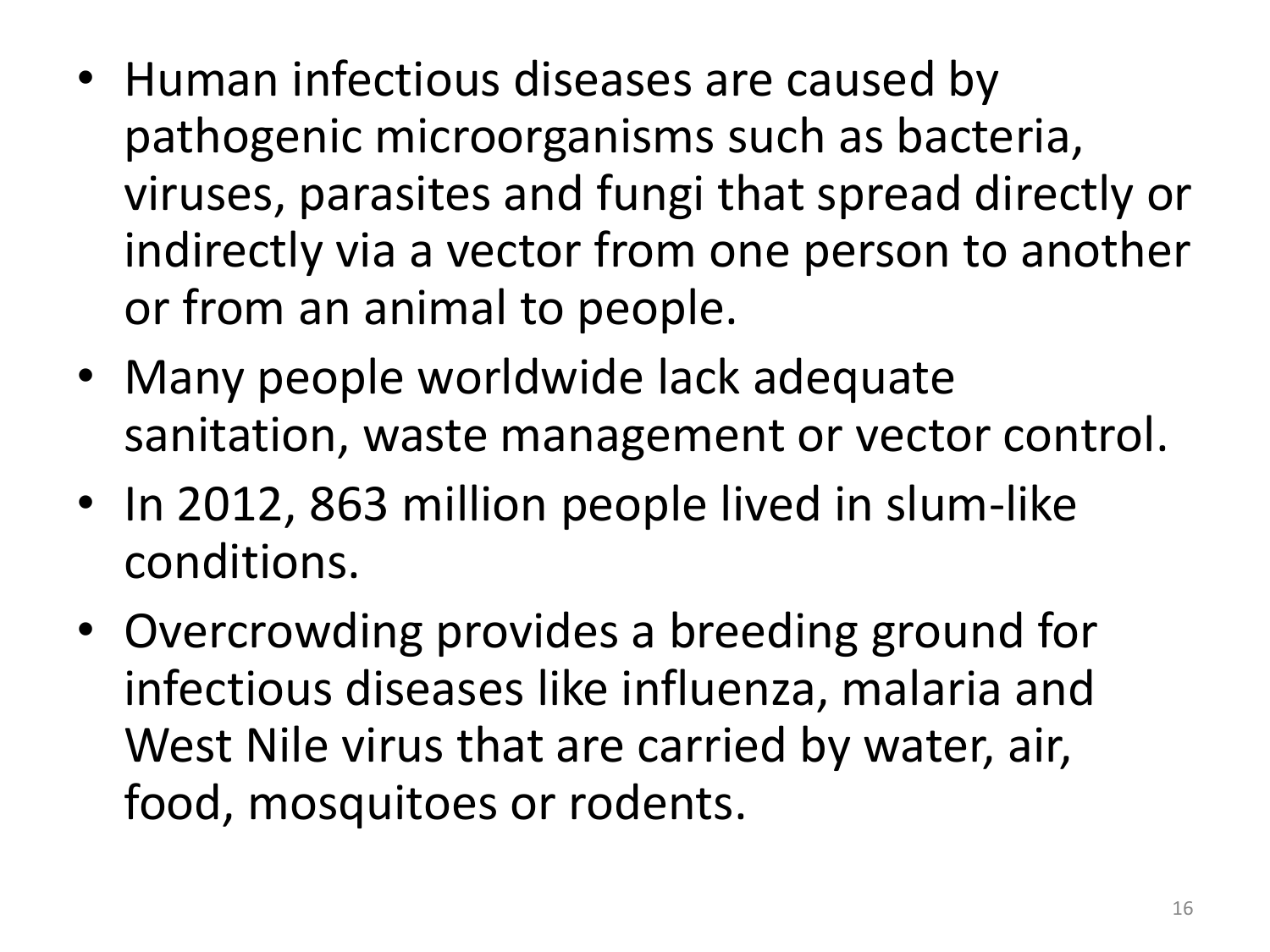- Over the last few years, several emerging zoonotic diseases made world headlines as they caused, or threatened to cause, major pandemics.
- These include Ebola, bird flu, Middle East respiratory syndrome (MERS), Rift Valley fever, sudden acute respiratory syndrome (SARS), West Nile virus, and Zika virus disease.
- The pathogens causing these diseases have wildlife reservoirs that serve as their long-term hosts.
- In the last two decades, emerging diseases have had direct costs of more than US\$100 billion; if these outbreaks had become human pandemics, the losses would have amounted to several trillion dollars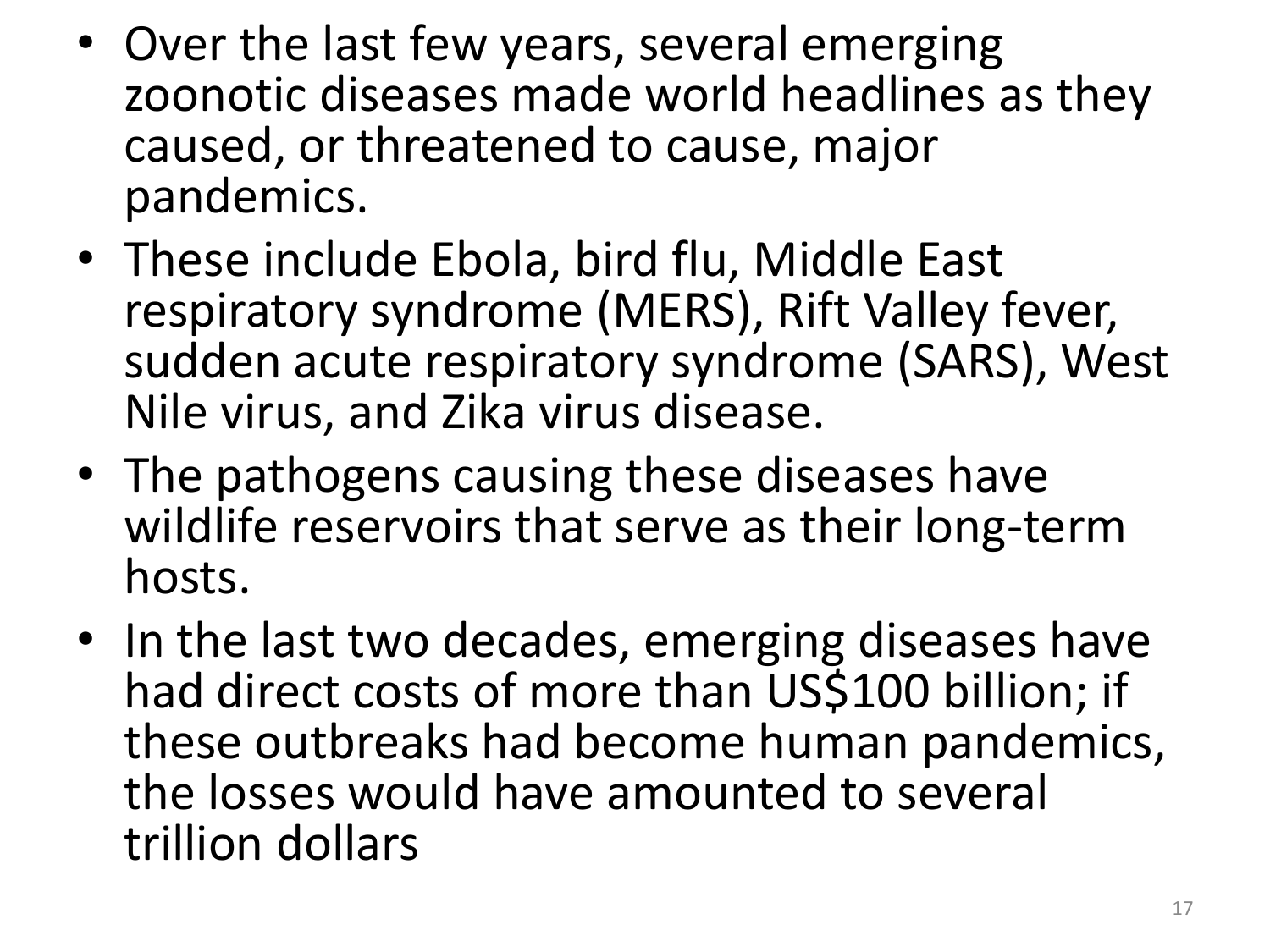- *iii) Fish and Shellfish Farming in Marine Ecosystems*
- Today, aquaculture provides half of all fish for human consumption and the sector is expected to grow.
- Aquaculture production has increased since the 1950s from 650 thousand tons to almost 67 million tons. In the same period, the total marine catch has increased from 20 million to about 80 million tons.
- While significant progress has been made over the past decades towards making marine aquaculture more sustainable, environmental concerns remain.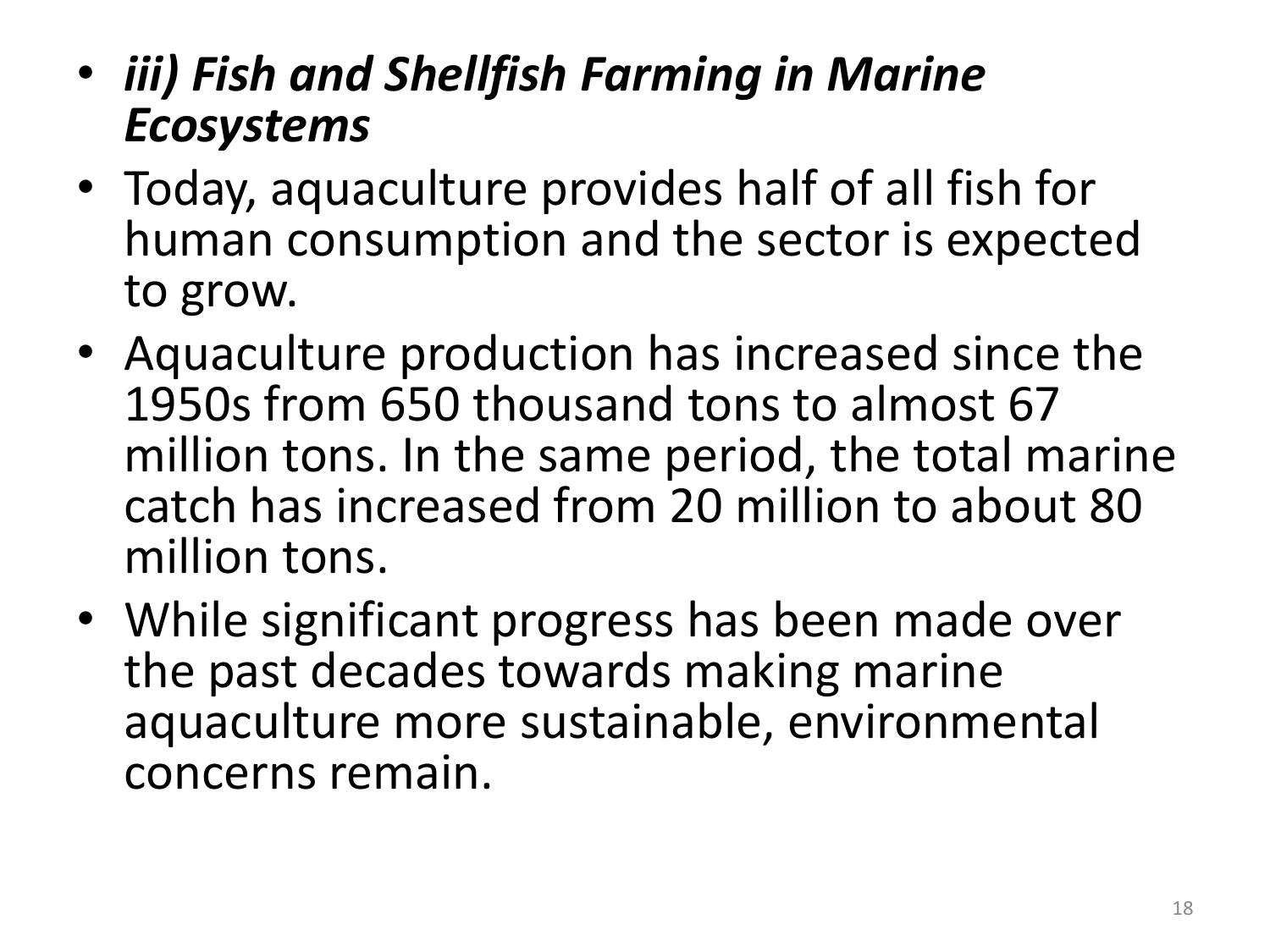- Broadly speaking, fish farms can release nutrients, undigested feed and veterinary drugs, and other biocides to the environment.
- They can also create conditions that increase risks of diseases and parasites and of harmful algal blooms. In some countries certain forms of shrimp farming have destroyed large areas of coastal habitats, such as mangrove forests.
- Farmed fish and shellfish can escape to surrounding waters, which may have negative impacts on ecosystems through genetic regression or introduction of invasive species.
- Use of fish-based feeds in aquaculture can put additional pressures on poorly managed wild fish stocks and on the marine environment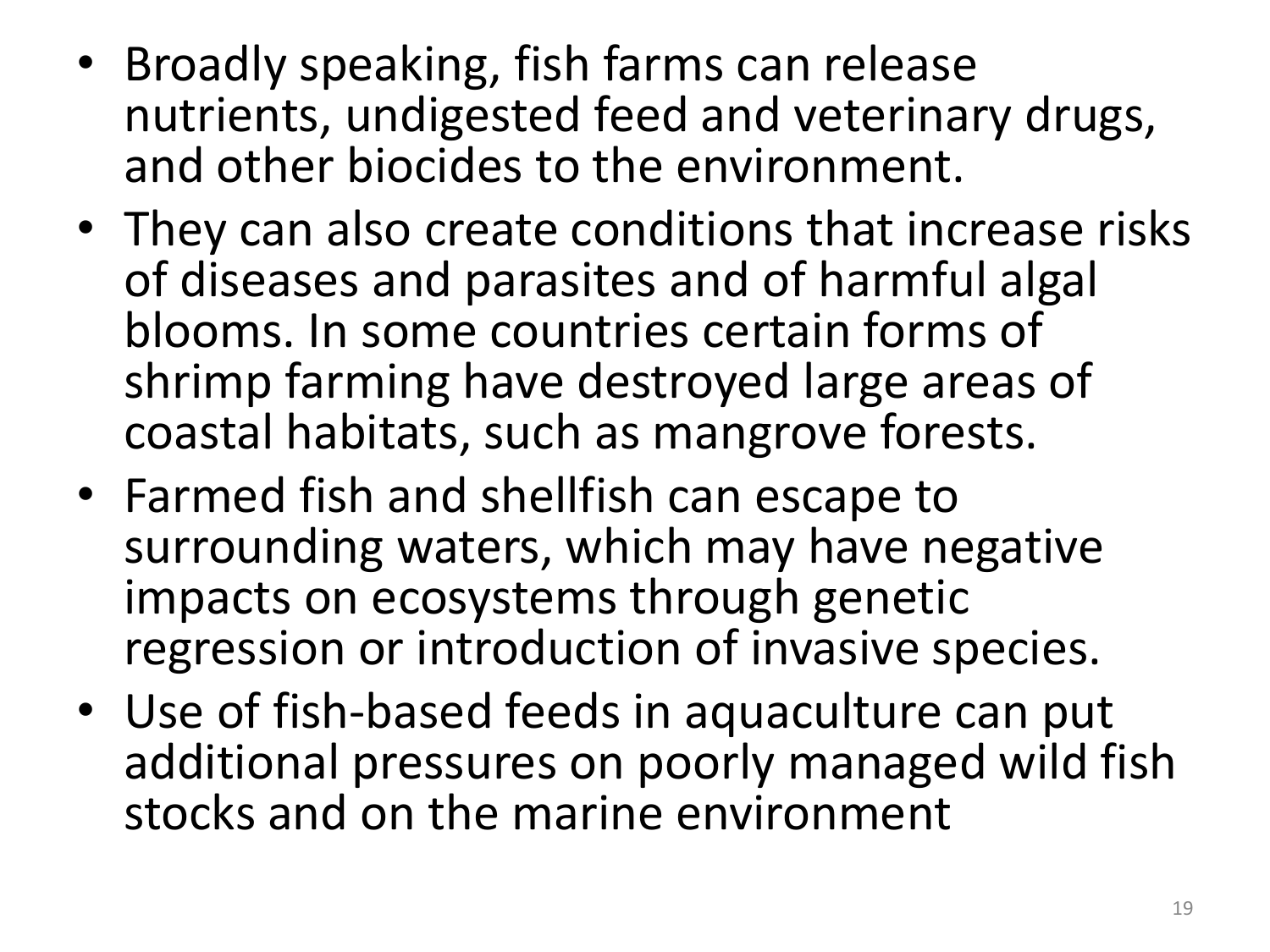## • *iv) Illegal Trade in Wildlife*

- Illegal trade in wildlife has high environmental, social and economic costs
- At the start of the 20th century, Africa was home to an estimated million black rhinos belonging to four sub-species.
- By 2007 there were fears that the Western black rhino had become extinct and the number of wild northern white rhino had drastically reduced.
- This is due to rise in the levels of poaching and illegal trade in ivory targeting elephant tusks and rhinoceros horns.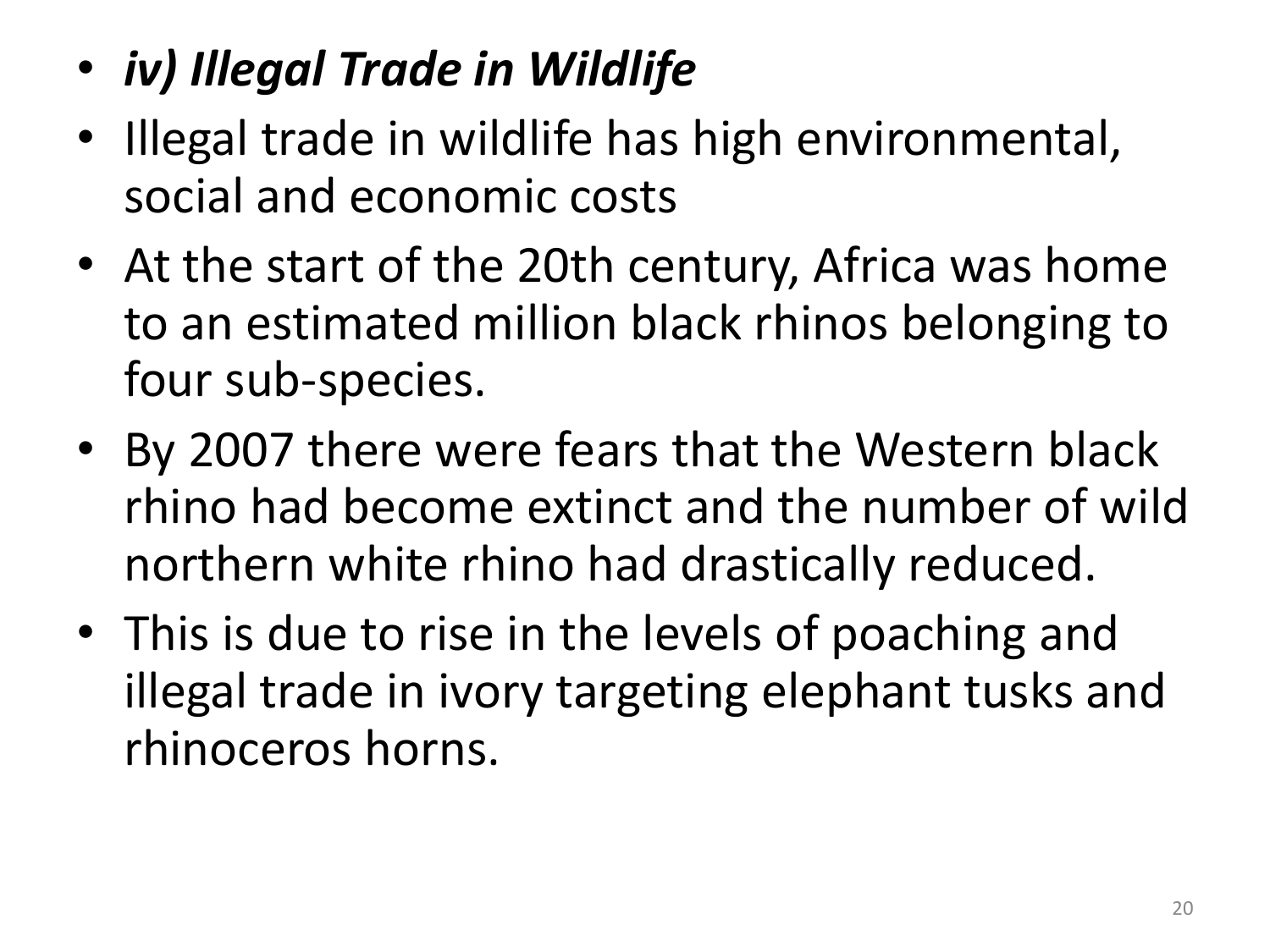- Demand for illegal wildlife products is based on their use in traditional East Asian medicine and a desire for status symbols, among other factors.
- Illegal trade in animals, plants (including timber and charcoal) and fish is one of the largest sources of criminal earnings in the world – ranking alongside trafficking of drugs, people and arms.
- Today illegal wildlife trade is estimated to be worth US\$50- 150 billion per year.
- The global illegal fisheries catch is valued at US\$10-23.5 billion a year and illegal logging, including processing, at US\$30-100 billion.
- The environmental, social and economic costs of illegal wildlife trade could be seen in the threats to the ecosystems resulting in the destruction of biodiversity.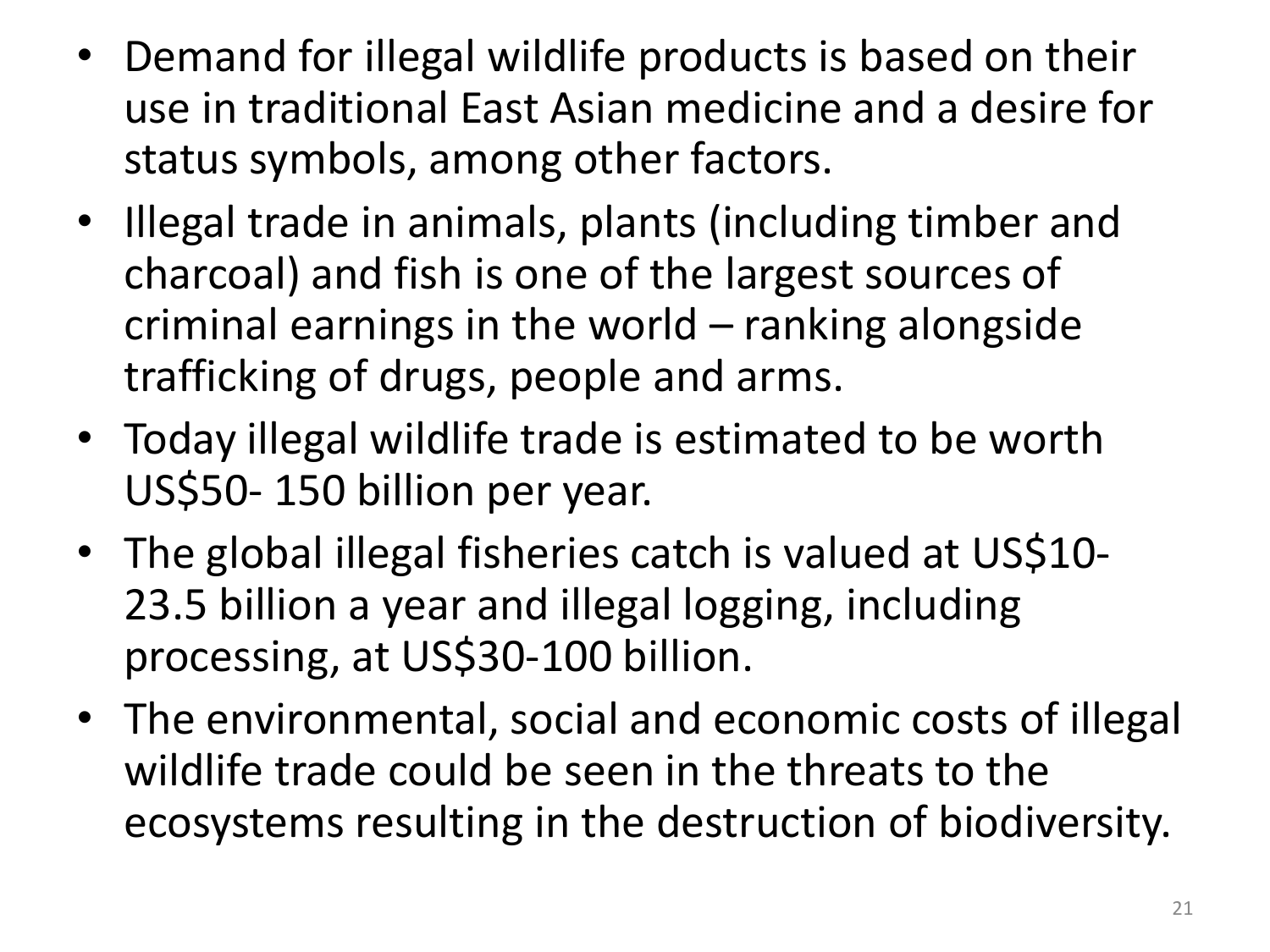- Loss of species can have devastating consequences.
- As an example, elephants are 'ecological engineers'. They change the landscape by uprooting grasses and trees, stripping bark and dispersing the seeds of the forage they eat, helping to create rich and diverse environments.
- The resulting biodiverse ecosystems not only support humans with food and other resources – and make environmentally sustainable tourism activities possible –they are also more resilient in the face of threats from e.g. diseases or extreme weather.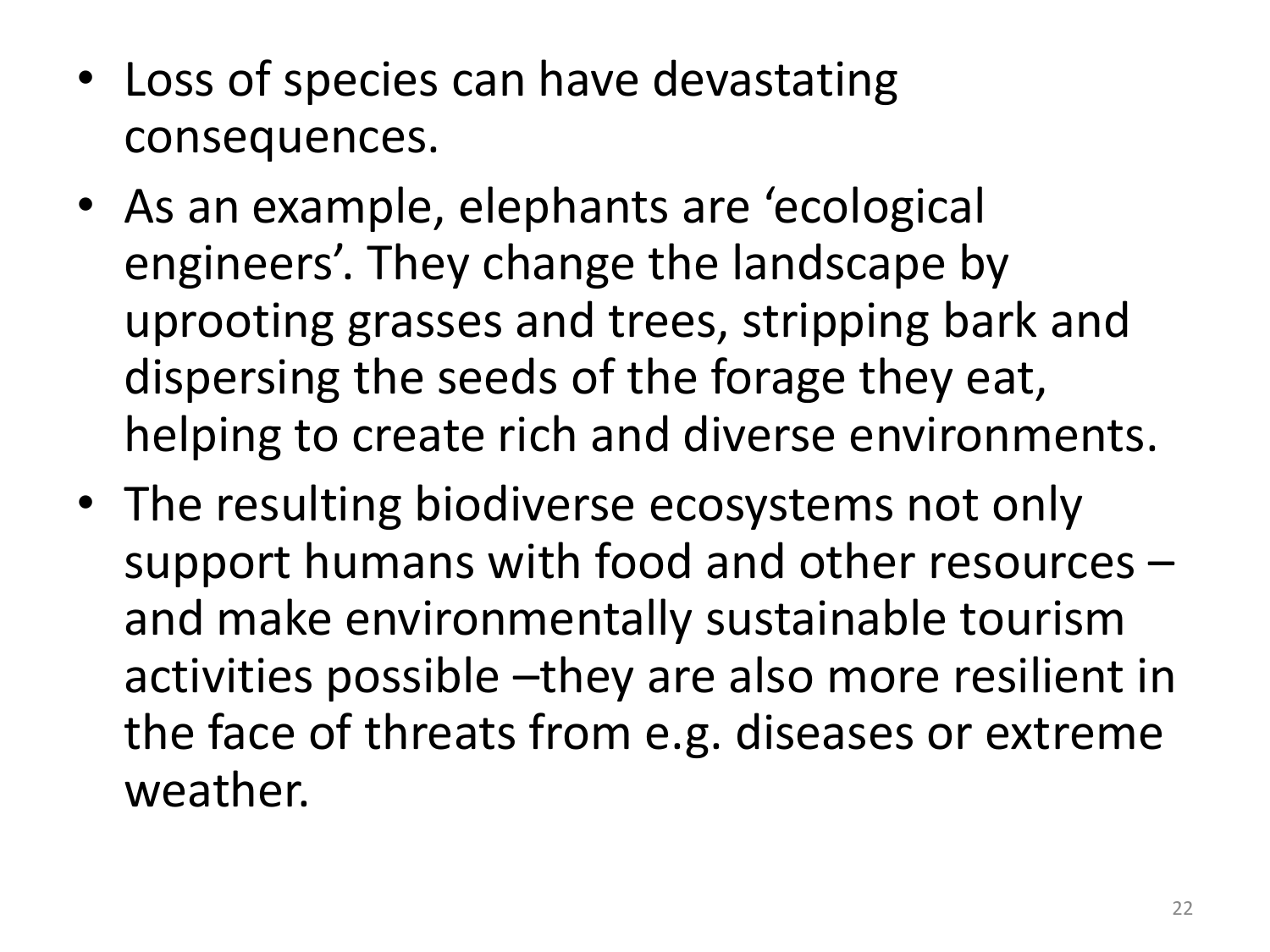#### • *v) Air Pollution: World's Worst Environmental Health Risk*

- Millions of people in both developing and developed countries die prematurely every year because of long-term exposure to air pollutants.
- The health of many more is seriously affected.
- The World Health Organization (WHO) estimated that in 2012 around 7 million premature deaths resulted from air pollution.
- Sources of air pollution include traffic (especially diesel vehicles), industrial sectors (from brick making to oil and gas production), power plants, cooking and heating with solid fuels (e.g. coal, wood, crop waste), forest fires and open burning of municipal waste and agricultural residues.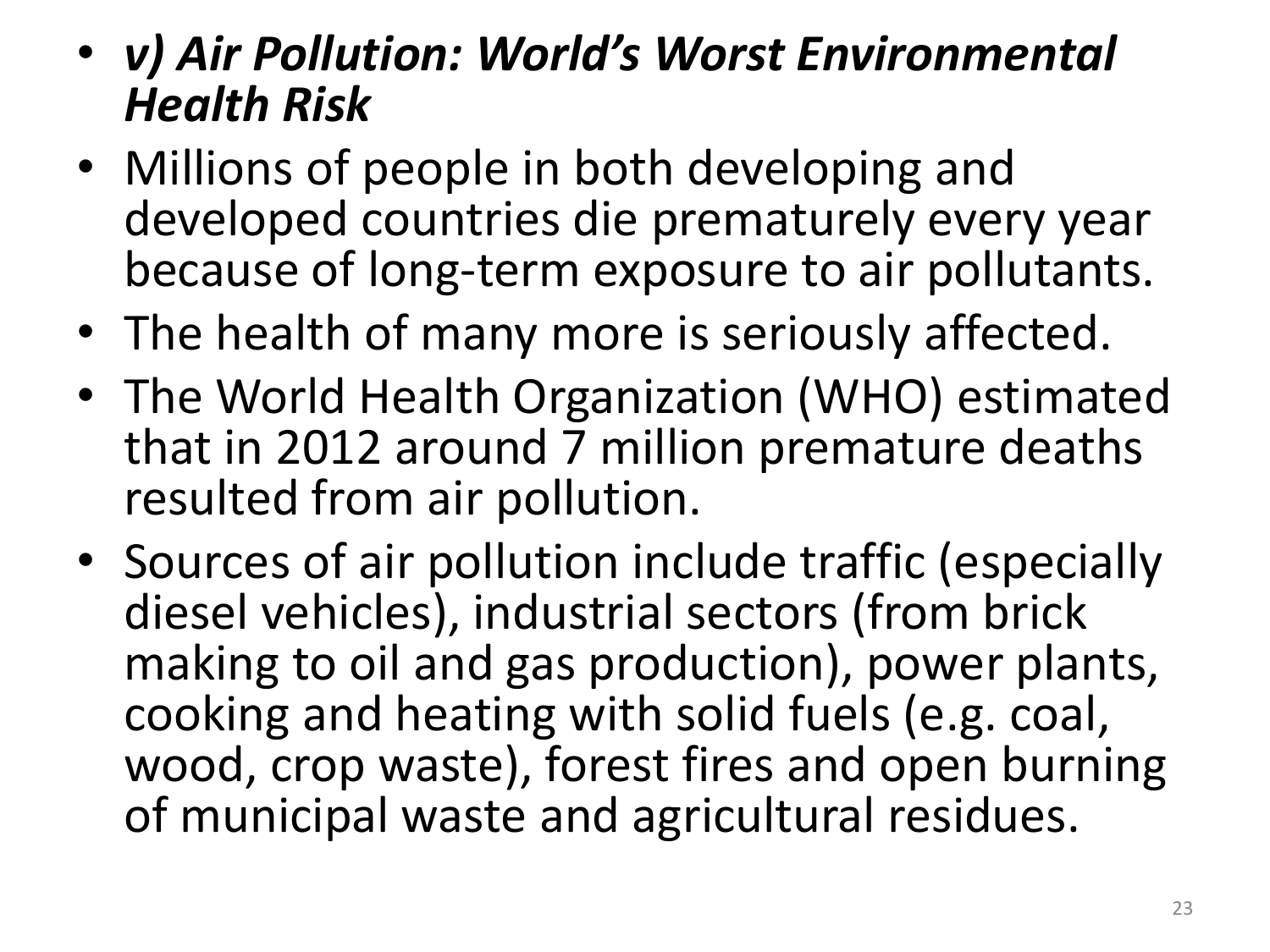- Between 2005 and 2010, the death rate rose by 4% worldwide.
- Cost of air pollution to society in 2010 was estimated at US\$1.4 trillion in China and US\$0.5 trillion in India according to a recent study by the Organisation for Economic Co-Operation and Development (OECD).
- In Europe, exposure to air pollution from road transport costs about US\$137 billion per year and harm caused by air pollution from the 10,000 largest polluting facilities in 2009 – including through lost lives, poor health and crop damage – was about US\$140-230 billion.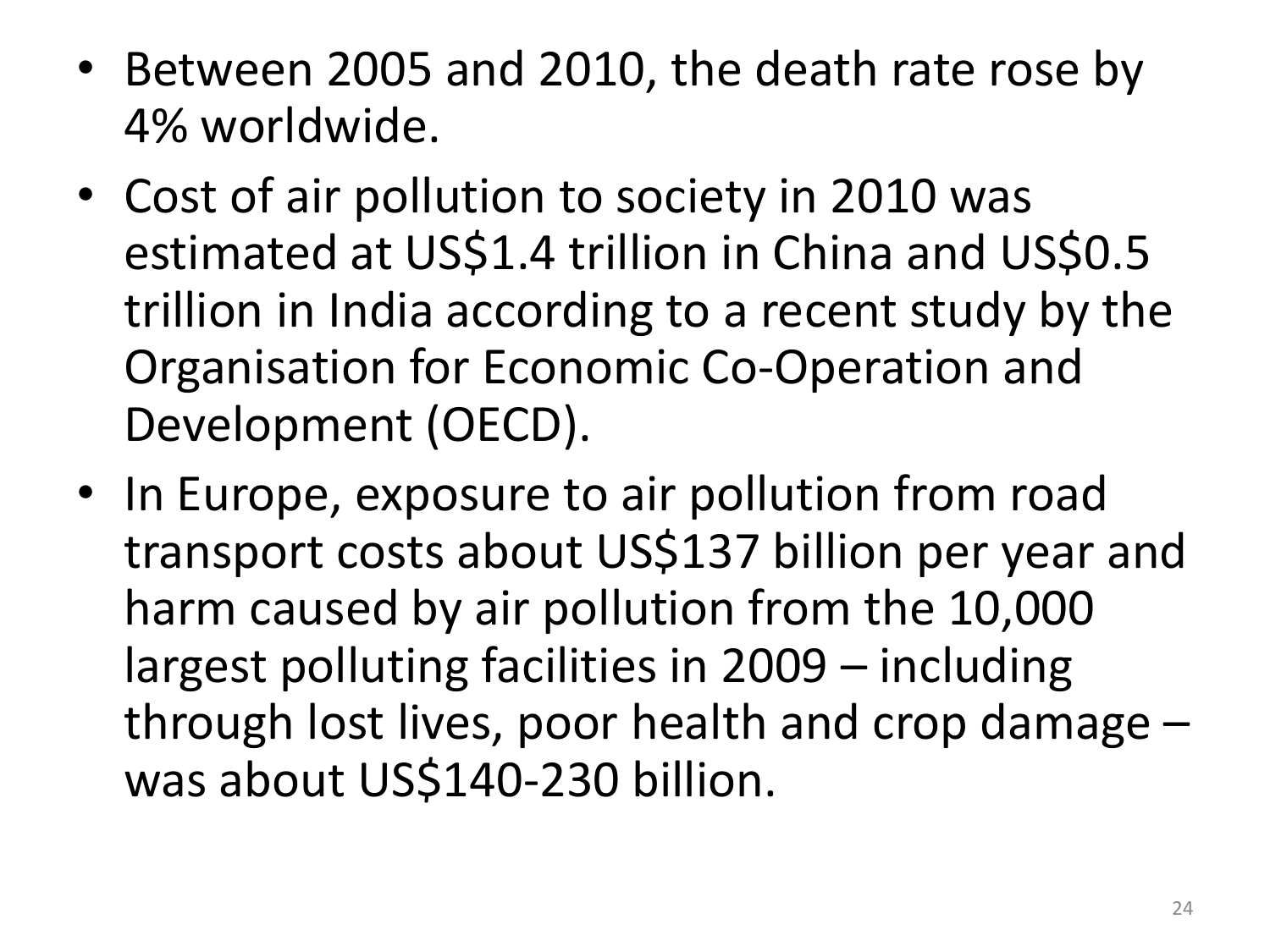## • *vi) Plastic Debris in the Ocean*

- Every year large amounts of plastic debris enter the ocean from both land- and sea-based activities, such as fisheries and tourism, and poor waste management.
- While the total amount in the ocean is unknown, plastic is found all over the world including in the polar regions, far from its source.
- Floating plastic can be transported great distances by ocean currents.
- Although plastic debris is most commonly observed on shorelines, it also accumulates in mid-ocean 'gyres', natural circulation features that tend to trap floating material.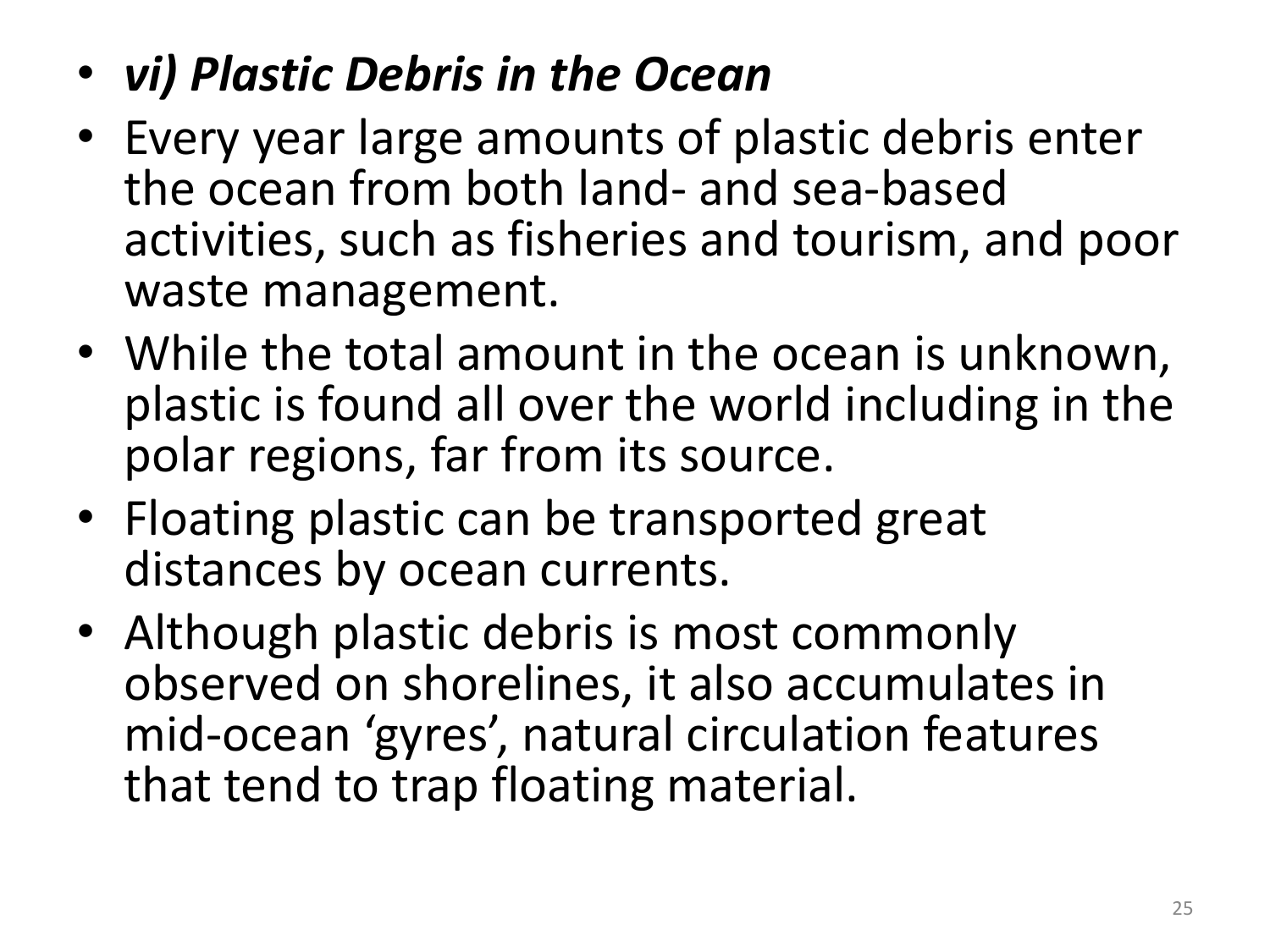- Some of the material sinks to the ocean floor, where they remain out of sight.
- Environmental damage due to plastic debris is well documented. It includes:
	- $\dots$  Mortality or sub-lethal effects when plastic is ingested by animals such as turtles, smalltoothed whales and seabirds
	- **Entanglement of animals such as dolphins and** large whales in nylon fishing gear (like nets) and other plastic debris
	- $\dots$  Damage to critical ecosystems such as coral reefs and smothering of sediments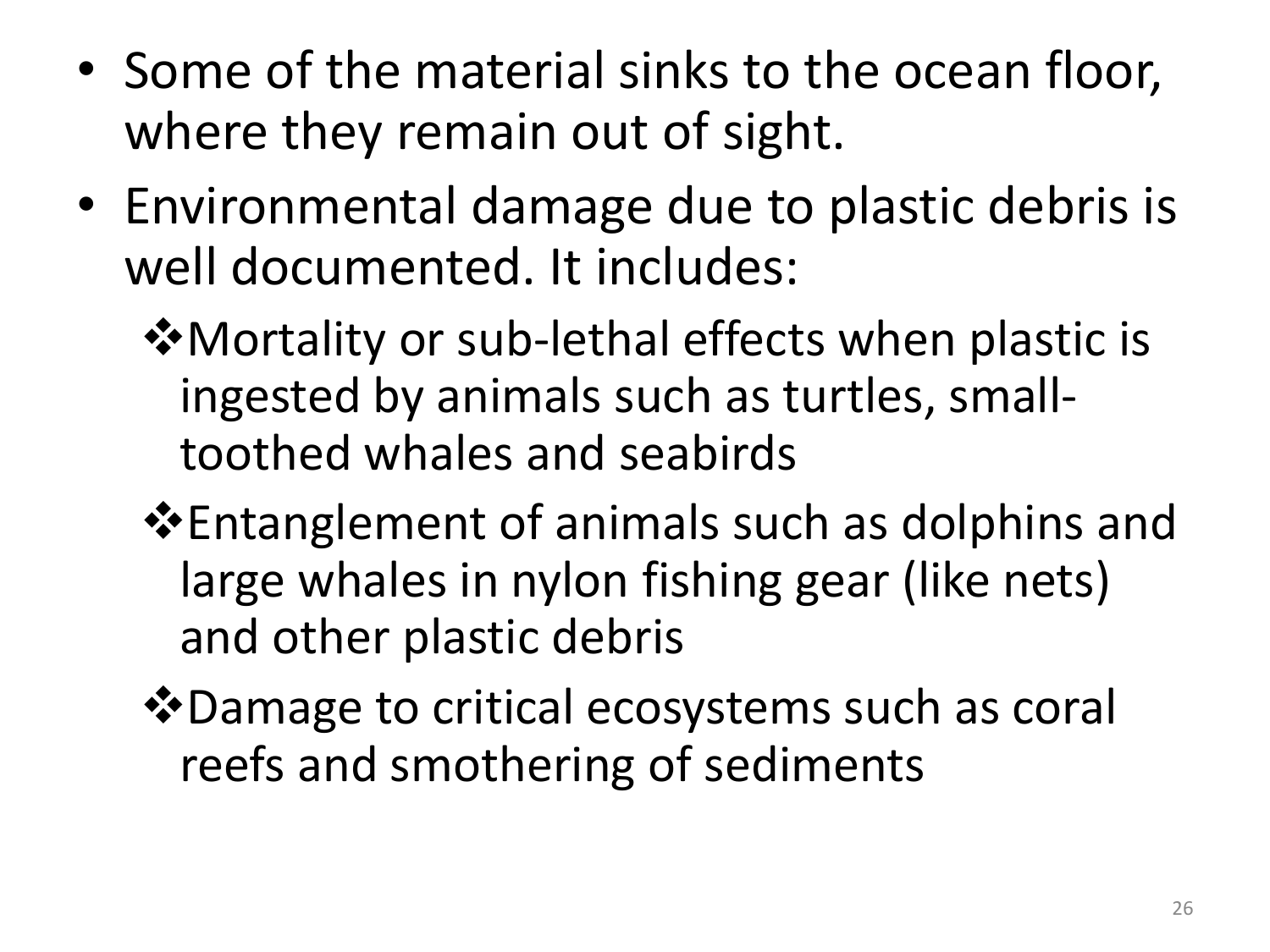- Chemical contamination of marine organisms through ingestion of small plastic particles
- $\lozenge$  Potential changes in biodiversity due to the transport of invasive species on plastic fragments
- In addition, the fishing and tourism industries in many countries are economically affected by the presence of plastic debris, which can enter nets, foul propellers and litter beaches.
- A growing concern is the possible contamination of fish and other marine organisms that ingest plastic debris and the possible adverse impacts on ecosystems and human health.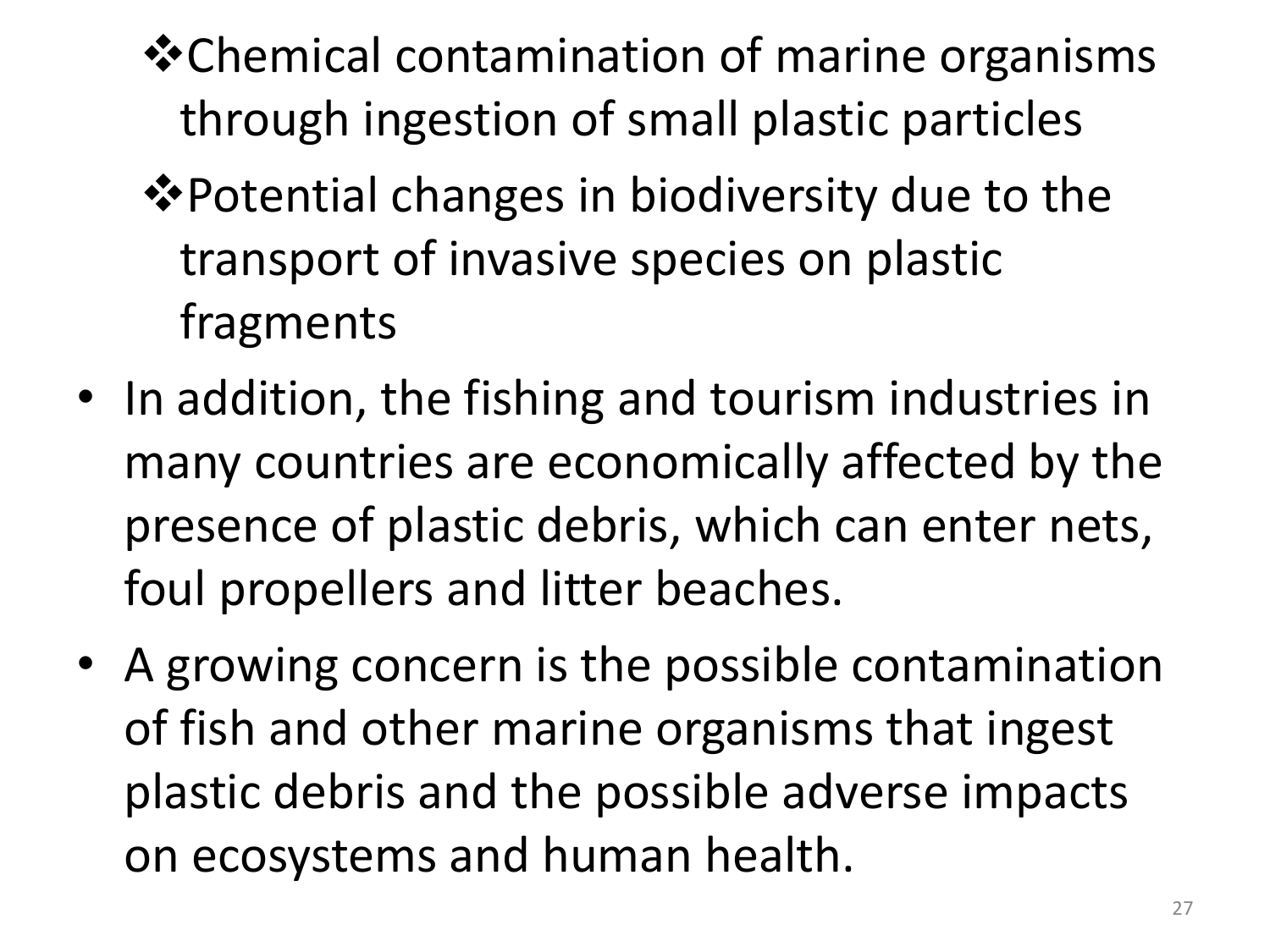- *vii) Rapid Change in the Arctic*
- Global climate change is emerging as the most important stressor for Arctic biodiversity.
- Rapidly changing ice conditions due to Arctic warming affect life on land and in the sea.
- In particular, iconic animals that live on the ice such as polar bears, walruses and seals are at risk.
- The Arctic Ocean is especially prone to ocean acidification, as colder waters can hold more carbon dioxide  $(CO_2)$  than warmer ones.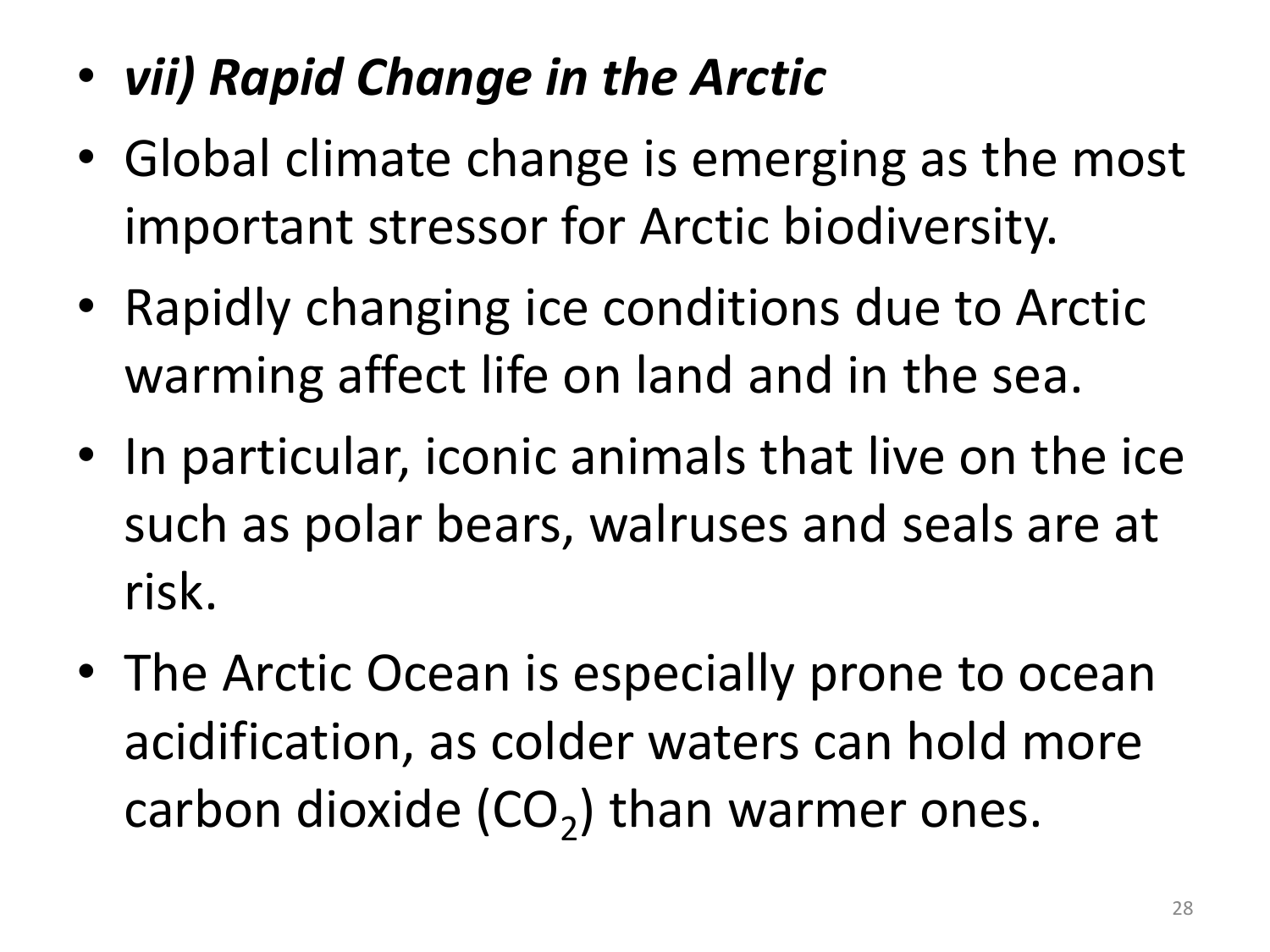- Arctic warming also could also have far-reaching consequences for global ocean circulation and weather patterns, migratory species that visit the Arctic, and potential greenhouse gas emissions from the thawing of permafrost.
- Permafrost thawing and the loss of snow and ice on land both contribute to global sea level rise.
- Permafrost is a layer of frozen soil at some depth below the surface, where the temperature has continuously been below 0°C for at least several years.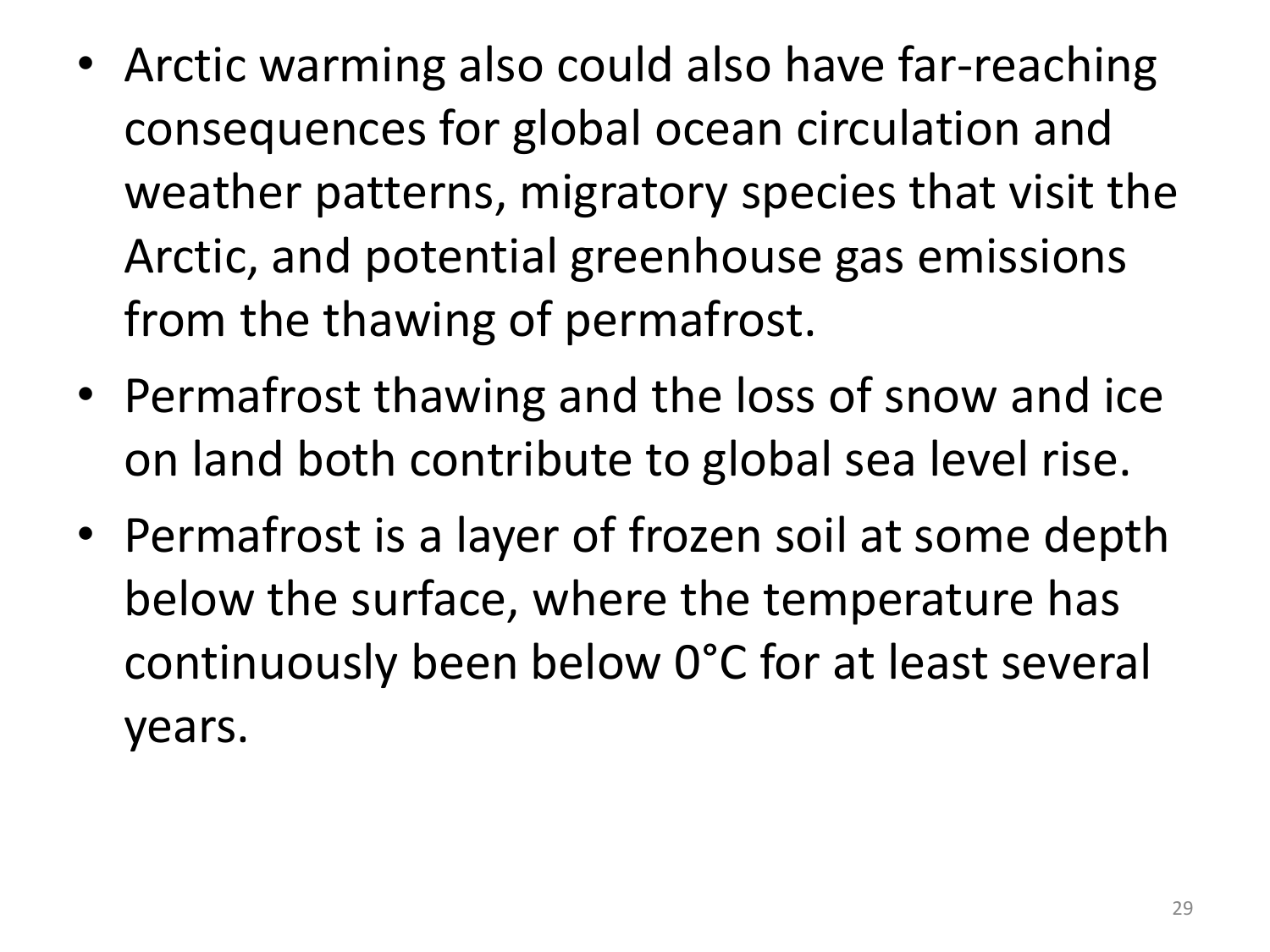- It has been retreating northwards in many places in the Arctic as the climate warms.
- Permafrost soils often contain large volumes of organic carbon.
- As these soils thaw, irreversible releases of some of the carbon in the form of greenhouse gases (CO2 and methane) will occur, thereby reinforcing climate change.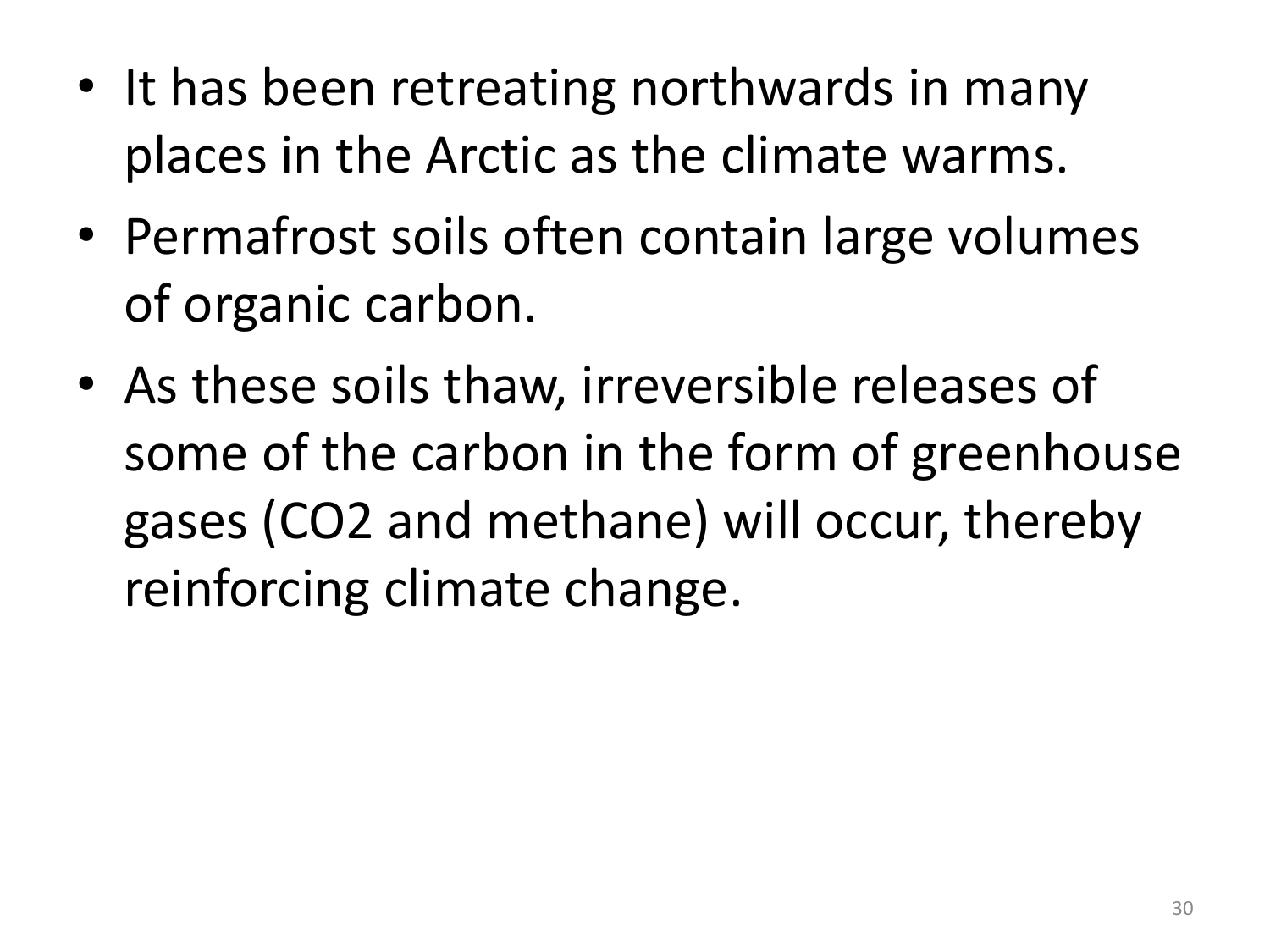- *Global Responses*
- There is no single, overarching solution to environmental challenges. Yet many environmental problems, particularly those pertaining to the global commons, can only be addressed through collective action.
- Responses at national and global levels interact and generate incremental, structural and transformational change (Putnam 1988).
- The engagement of non-state actors at different levels has, for example, fostered knowledge exchange and strengthened capacities.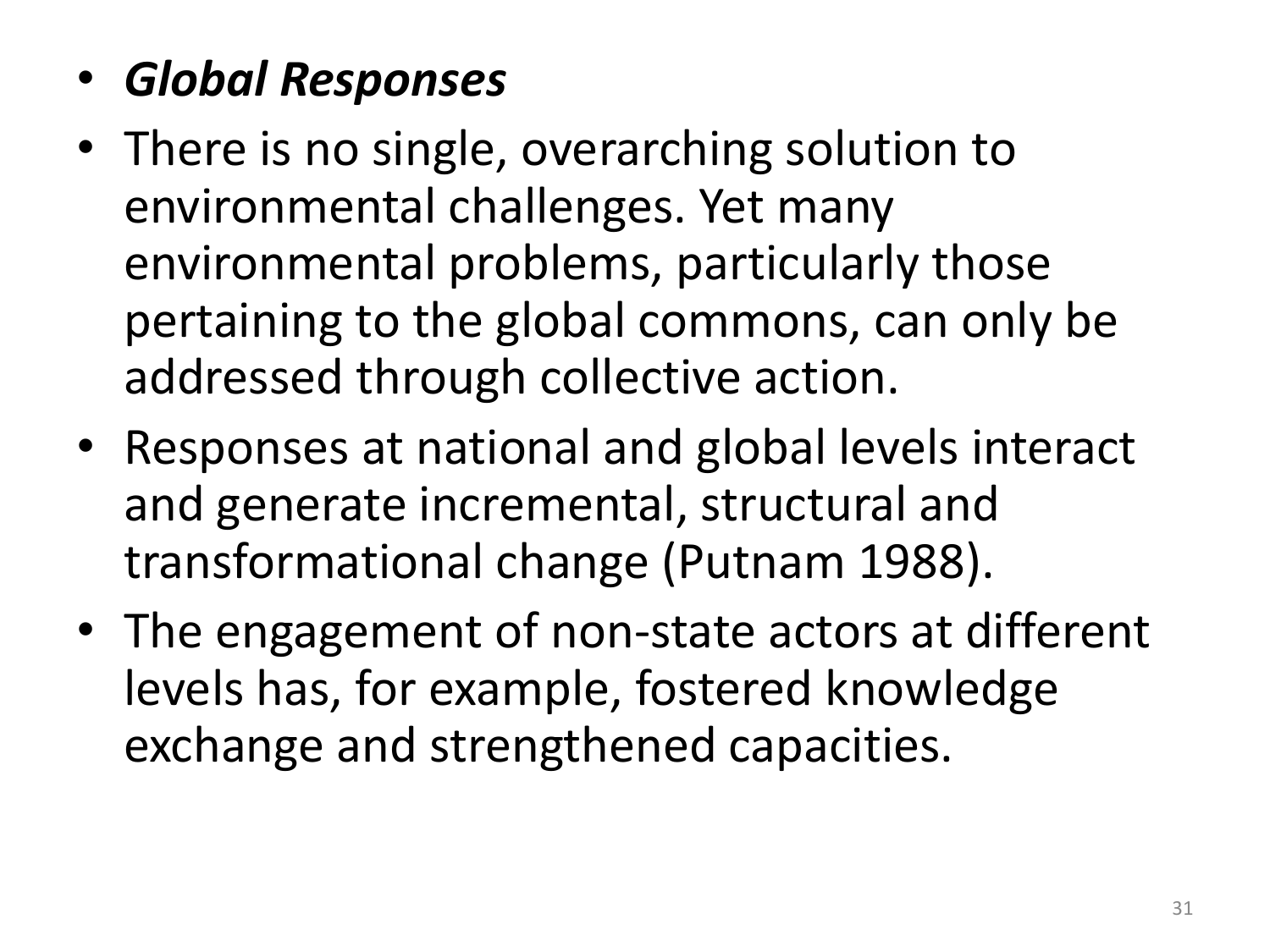- *State Of Global Responses*
- Over the past 40 years a wide range of responses to environmental problems has been implemented as a set of interacting systems with multiple actors at different scales.
- Conventional responses at national and global levels include:
- the creation of rules, laws and institutions, with *international organizations* established to serve as conveners at the global scale;
	- as arbiters for exchange, sharing experiences, articulating interests and aggregating preferences;
	- as sources of expertise; and,
	- as enablers of a broader social dialogue.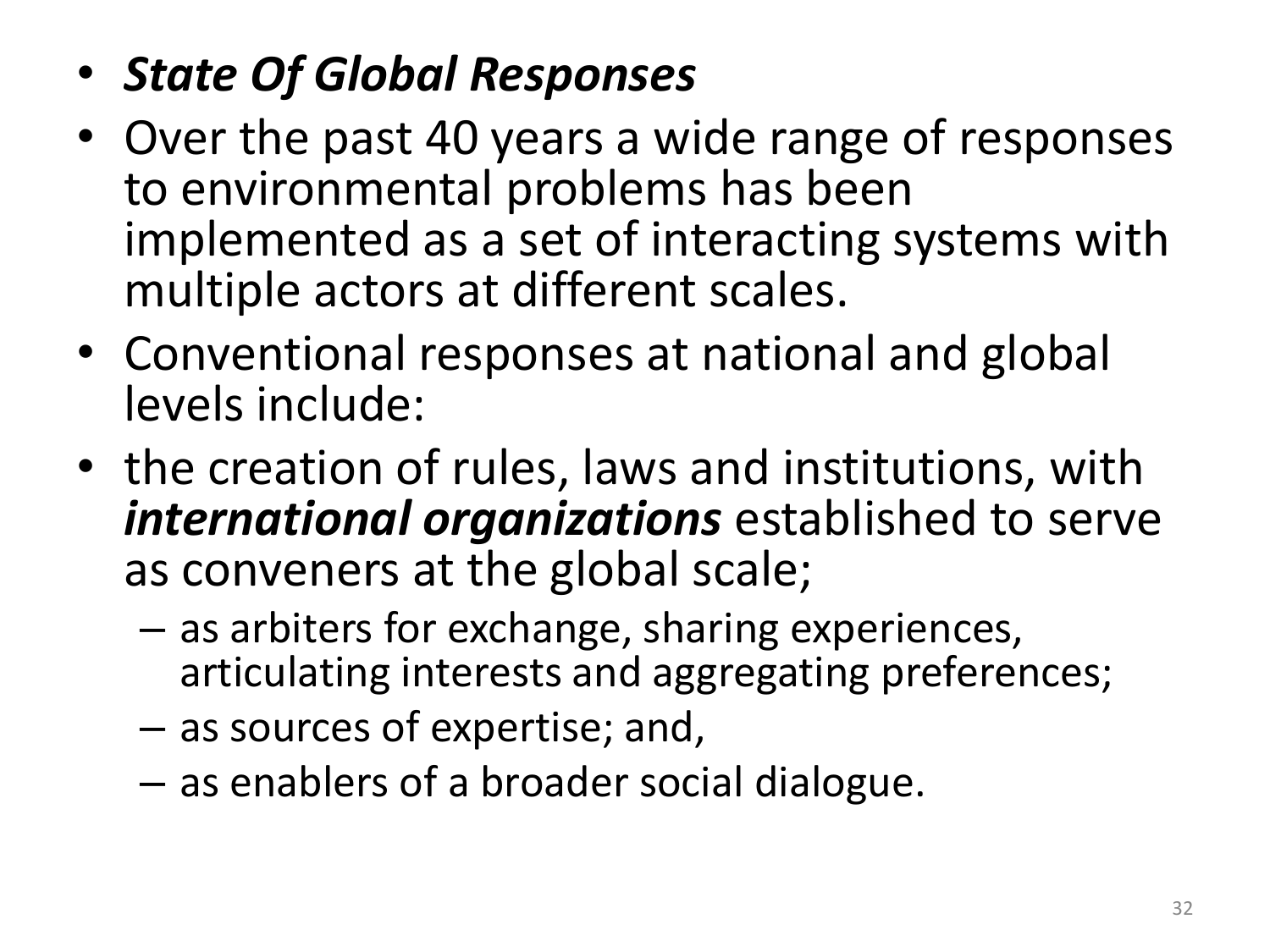- Global environmental issues can be divided into those that are common to many or most countries, including pollution of water bodies or solid waste disposal, and those that affect the global commons such as pollution of the global atmosphere or the open seas.
- Not all environmental issues require a global scale of governance.
- Some can be addressed through cooperation between a few countries, for example the transboundary water concerns of the Mekong or Zambezi rivers or networks of protected areas for endangered marine species with limited ranges.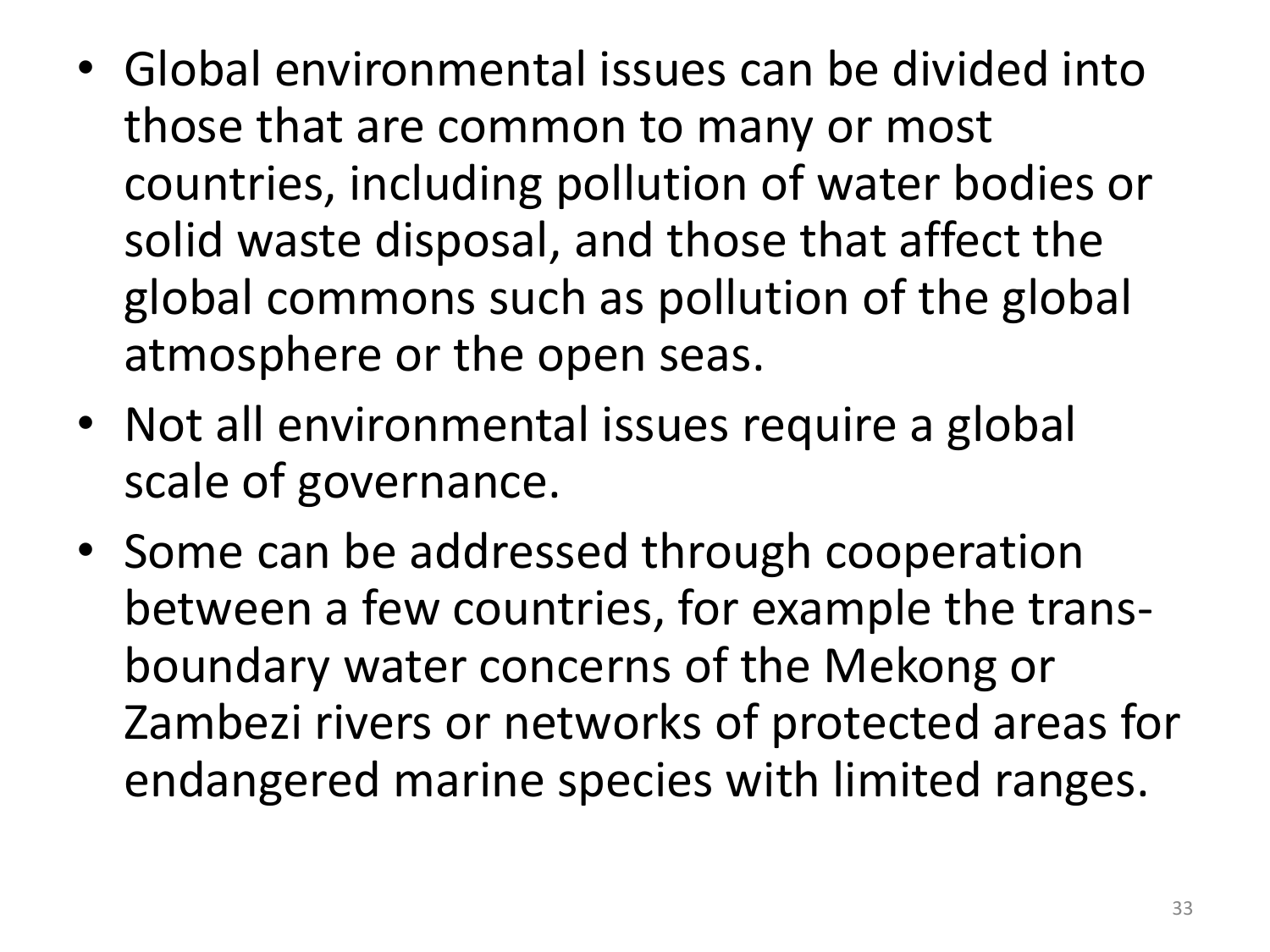- However, problems of the global commons ones that cumulatively lead to negative global trends and/or whose drivers are essentially global – often require international treaties to ensure collective global action.
- The UN General Assembly formally initiated the international environmental agenda through Resolution 2398 (XXIII) on 3 December 1968, calling for the convening of the United Nations Conference on the Human Environment, the 1972 Stockholm Conference.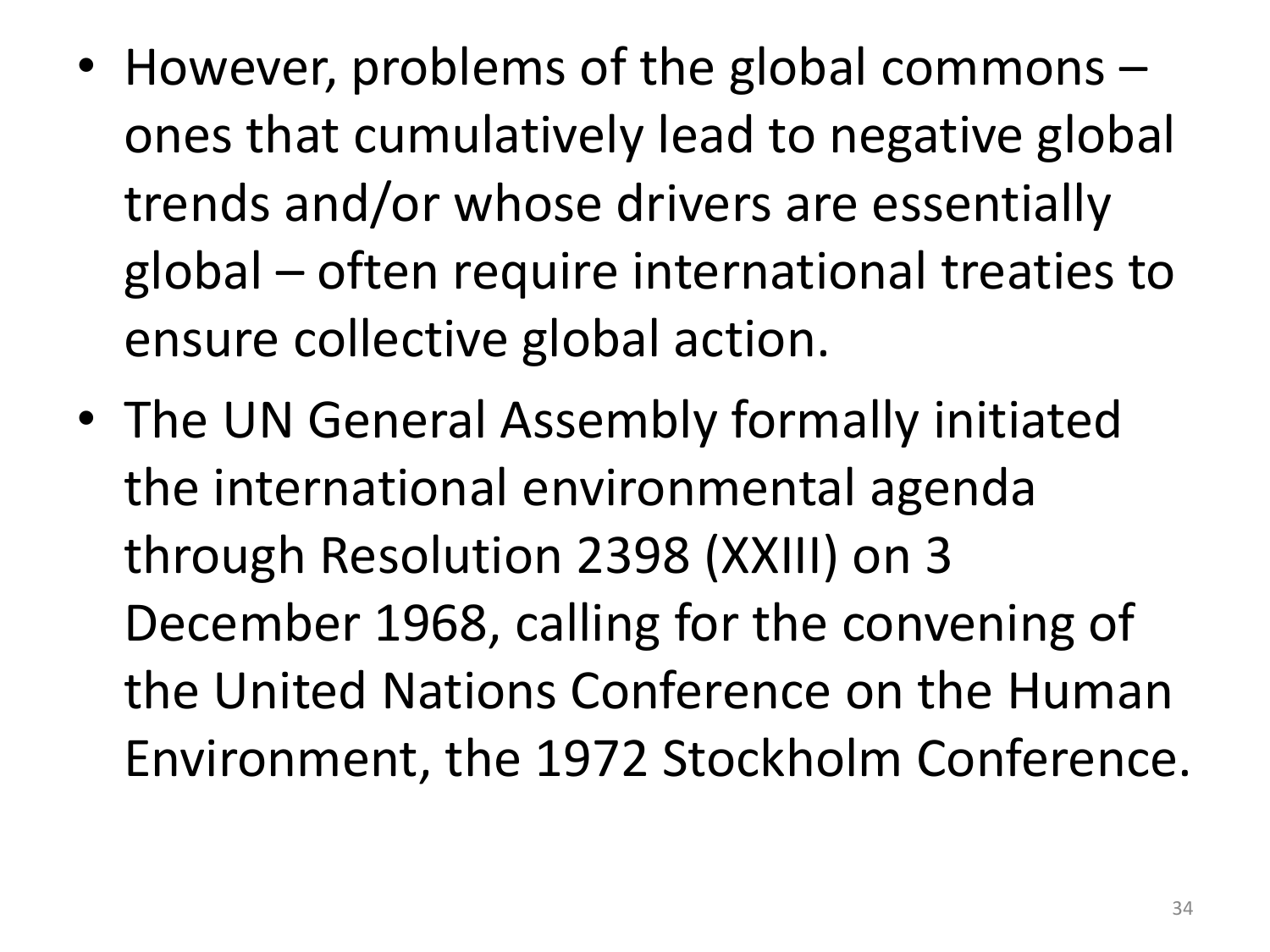- The assembly framed the environmental challenge as an integral part of economic and social development, with UNEP established as the institutional mechanism to ensure follow-up to the environmental dimension of the conference outcome.
- The promotion and coordination of environmental activities within the whole UN system was one of the core functions governments delegated to UNEP.
- With environmental awareness on the rise, the new programme also initiated a number of new international agreements aiming to address emerging environmental issues.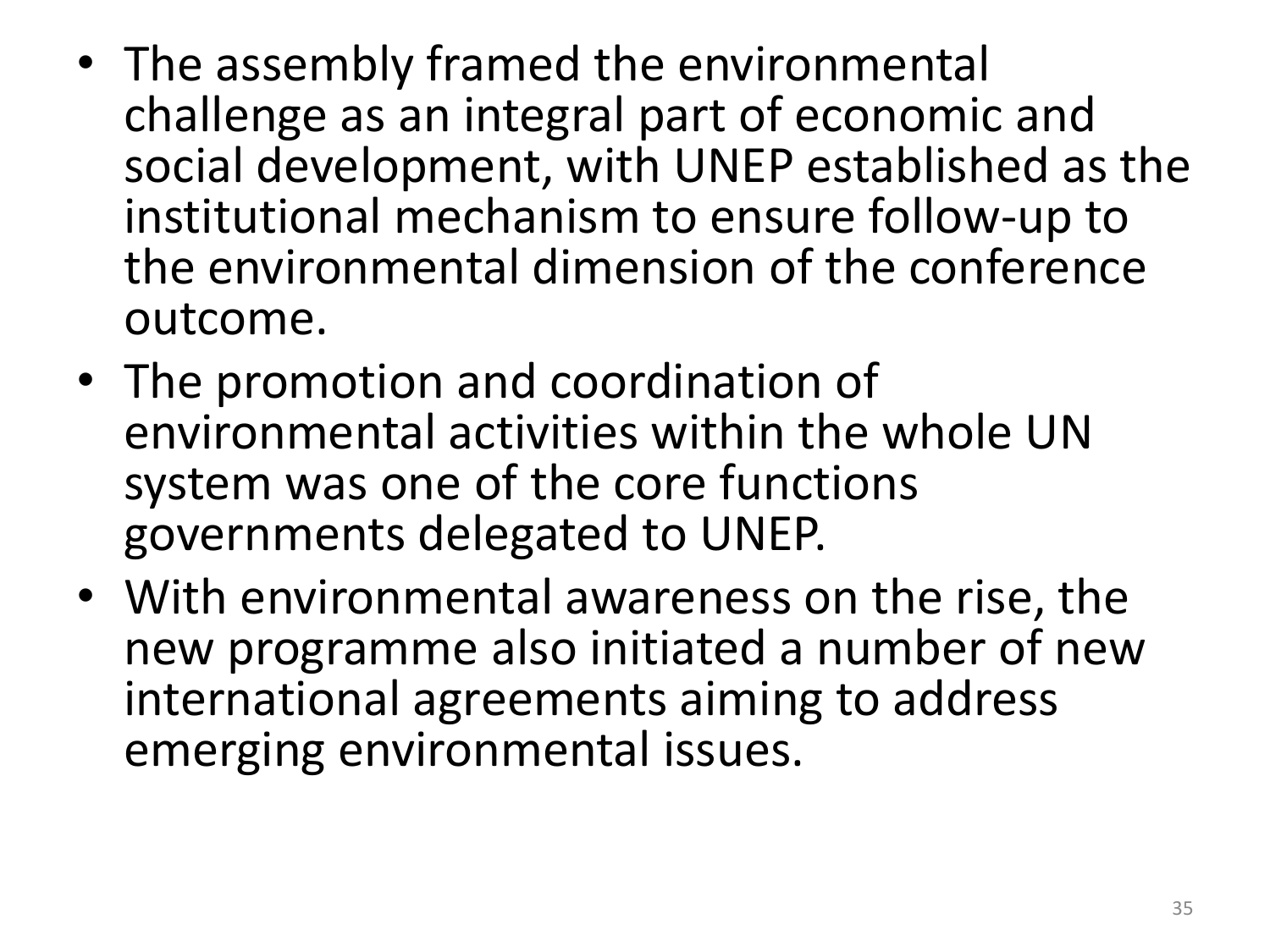- **Legal and policy framework**
- Environmental treaties form the core legal and policy framework for the global environment and aim to set appropriate goals for the international community.
- While environmental laws are legally binding, the lack of specific targets and timetables often implies that these are, in effect, soft law guidelines rather than hard law frameworks.
- Some treaties are also difficult to implement because of the lack of capacity in individual countries. In addition, verifying change in environmental quality and attributing changes to specific policy measures is challenging without robust and comparable data, especially at the global level.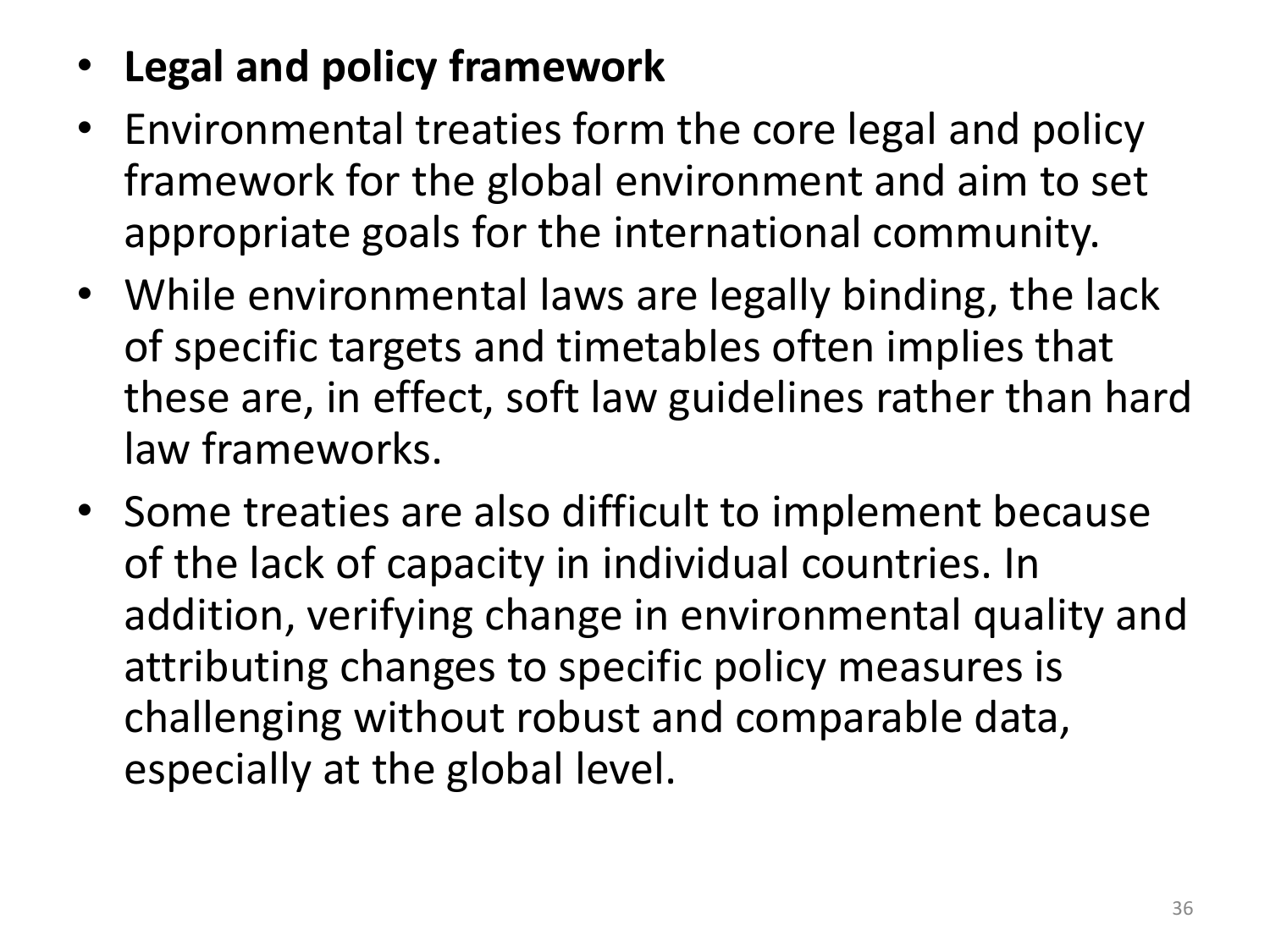### • **Environmental Treaties**

- Today, there are more than 500 international treaties and other agreements that relate to the environment, of which 323 are regional and 302 date from 1972 and the early 2000s.
- The core of the global environmental legal framework, however, is made up of a more limited number of treaties with a growing number of ratifications.
- Most of the new agreements have established new, independent bureaucracies and this proliferation has fragmented authority in international environmental governance.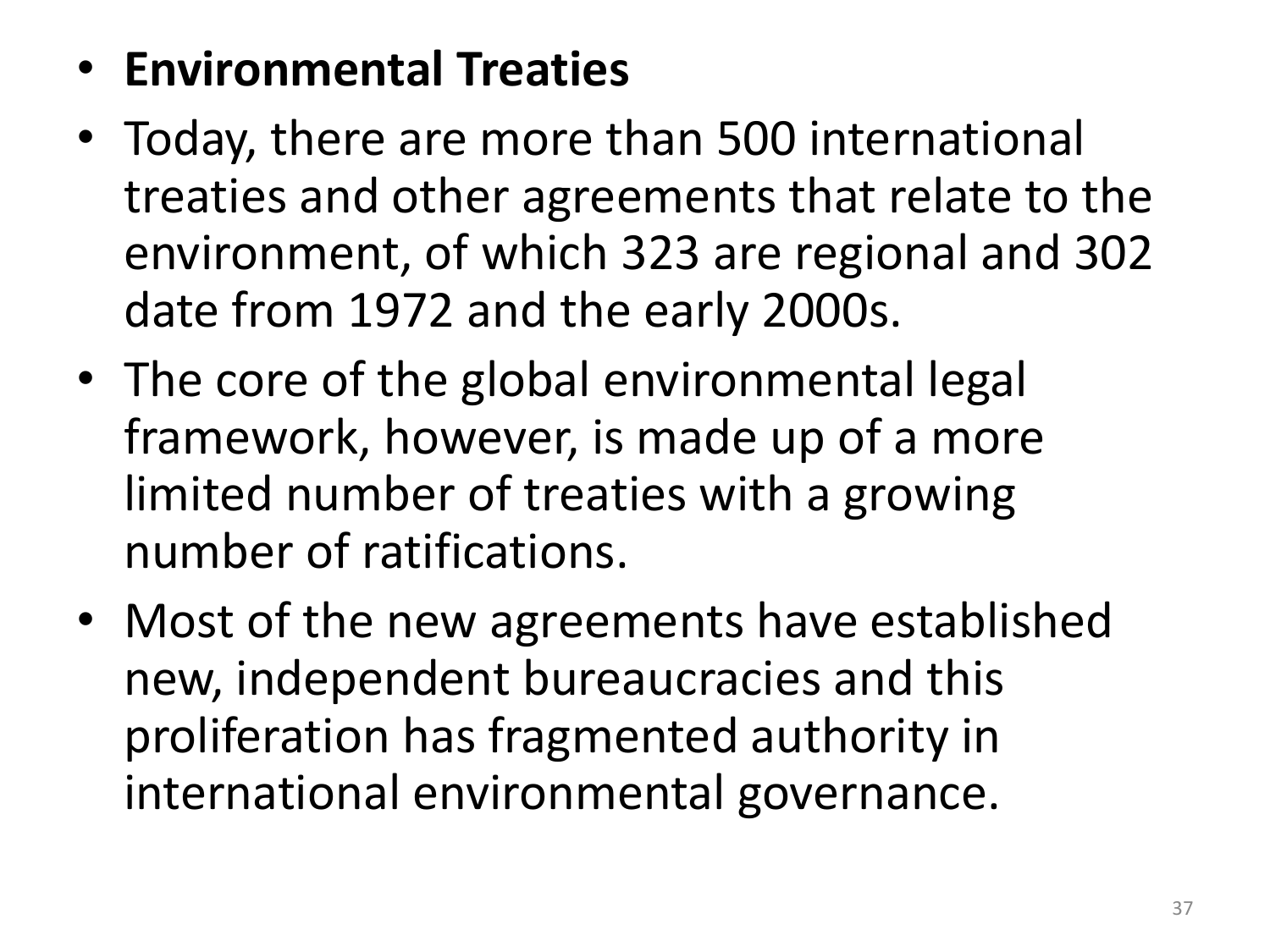- **Environmental Conventions and Protocols**
- Thus, while the creation of the various environmental conventions and protocols can be viewed as an achievement, it also raises the need for continuing support in developing countries when national administrations become overloaded with reporting requirements and countless international meetings.
- A distinguishing feature of the more effective conventions and protocols is their development through the interplay of organized scientific communities and moderate to strong international institutions.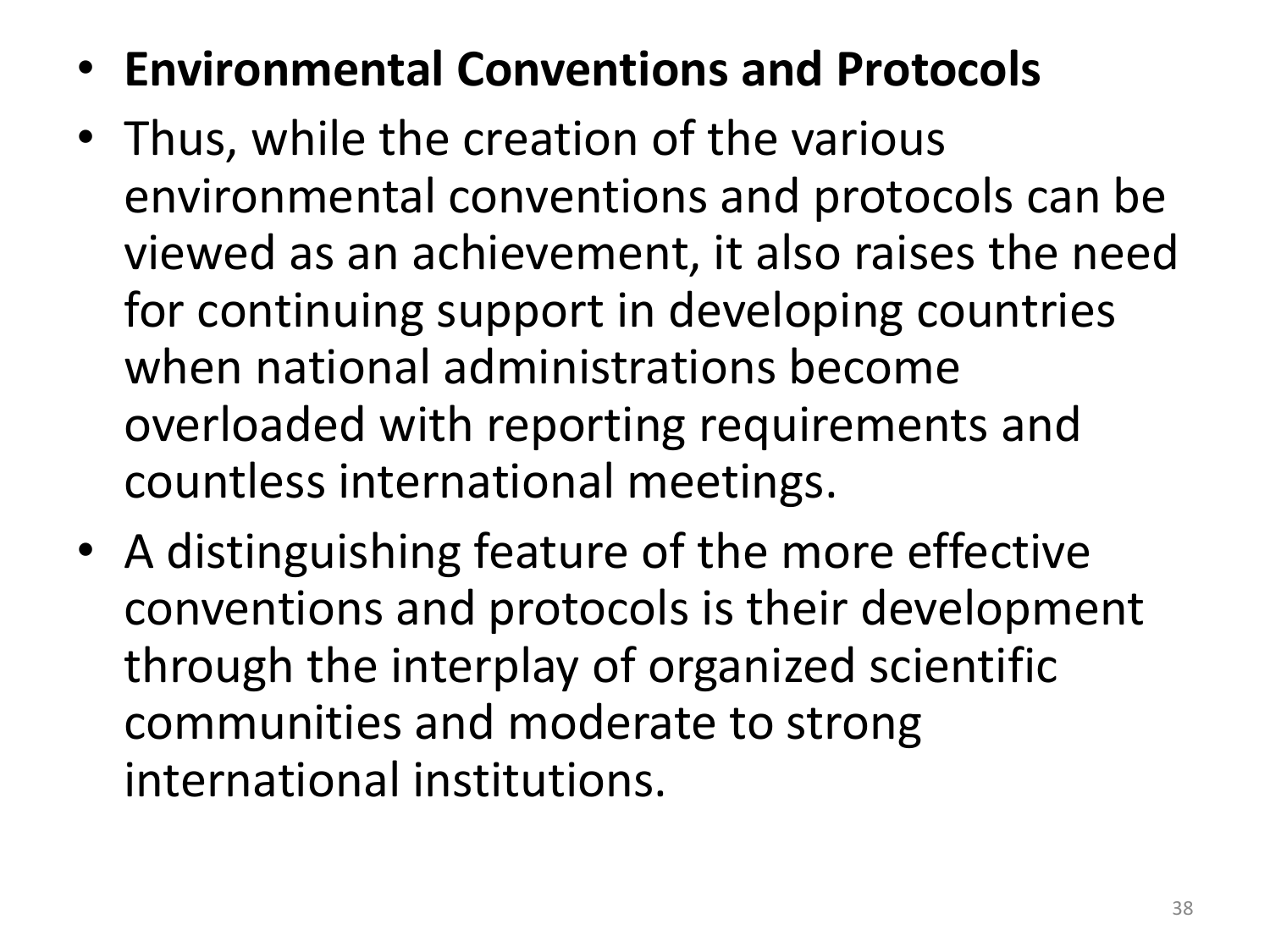- The scientific community provides information about the problems and their solutions, while the institutions:
	- integrate the science into draft treaties,
	- help promote the ideas of the scientists,
	- coordinate meetings,
	- compile information repositories,
	- provide incentives to states to participate in negotiations and,
	- assist member states in complying with their obligations.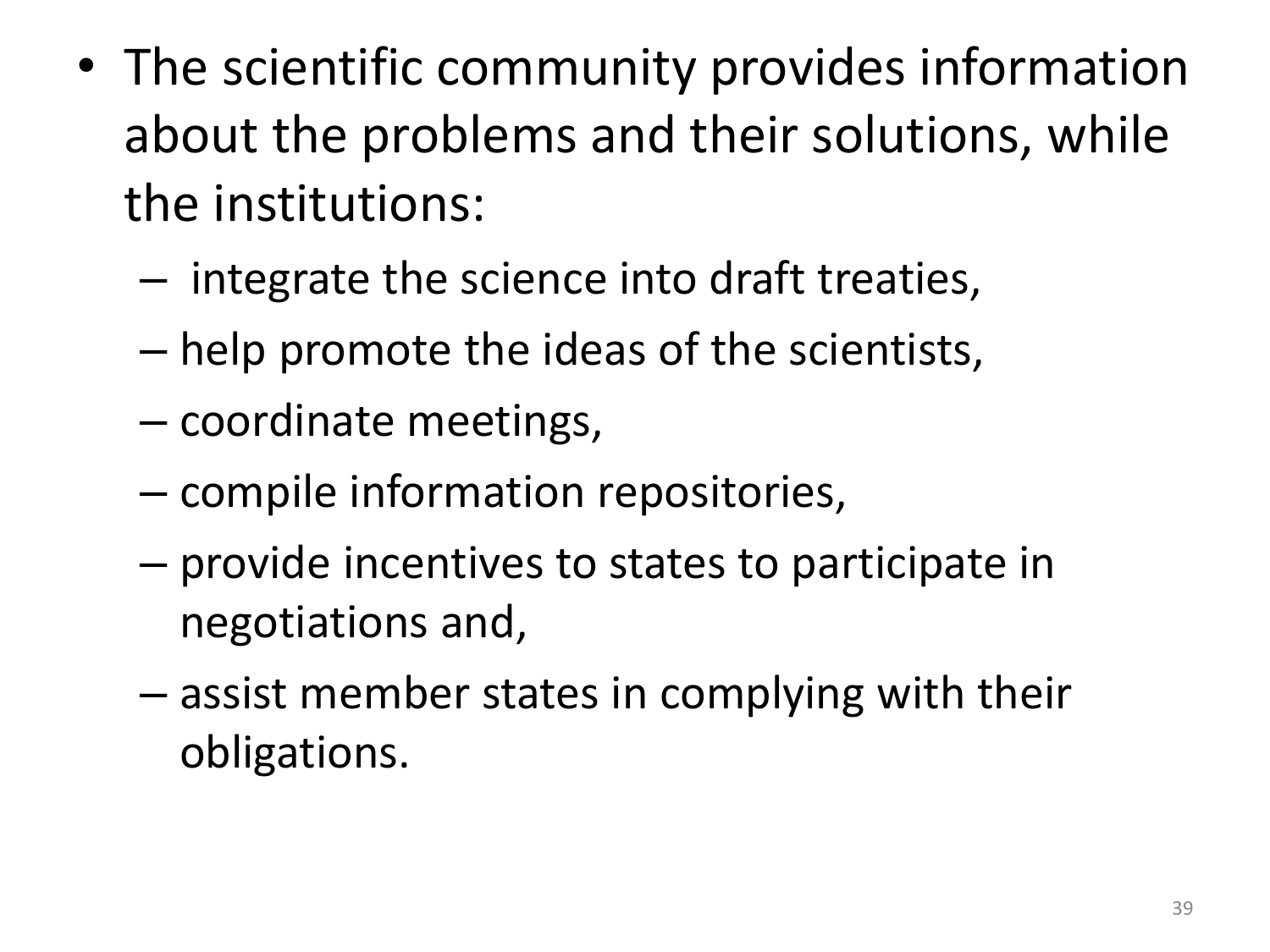- *Capacity Building and Diffusion of Policy Tools*
- To ensure a responsive and cohesive approach to meeting country needs and achieving environmental results and outcomes, developing and implementing a system-wide capacitybuilding framework is crucial.
- Studies from international organizations (Baser and Morgan 2008), academics (Eyben 2006), nongovernmental organizations (Lipson and Warren 2006) and other practitioners (James and Wrigley 2007) suggest that capacity building:
	- is a complex human process based on values, emotions and beliefs;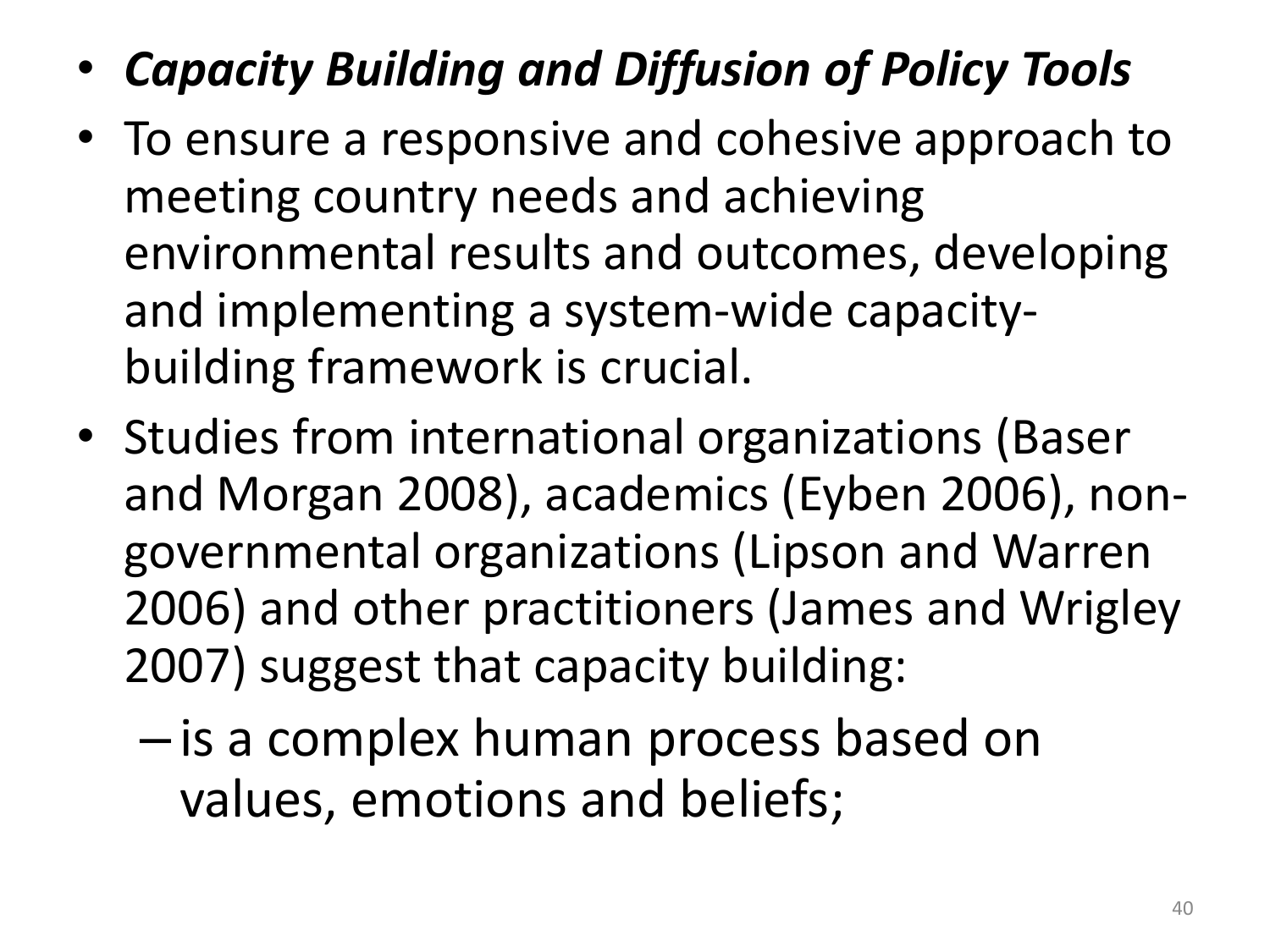- $\checkmark$  involves the main actors taking responsibility for the process of change;
- $\checkmark$  involves shifts in power and identity;
- $\checkmark$  involves changes in relationships between elements of human systems;
- $\checkmark$  is uncertain and unpredictable in its outcomes; and
- $\checkmark$  is strongly shaped by culture and values (Woodhill 2010).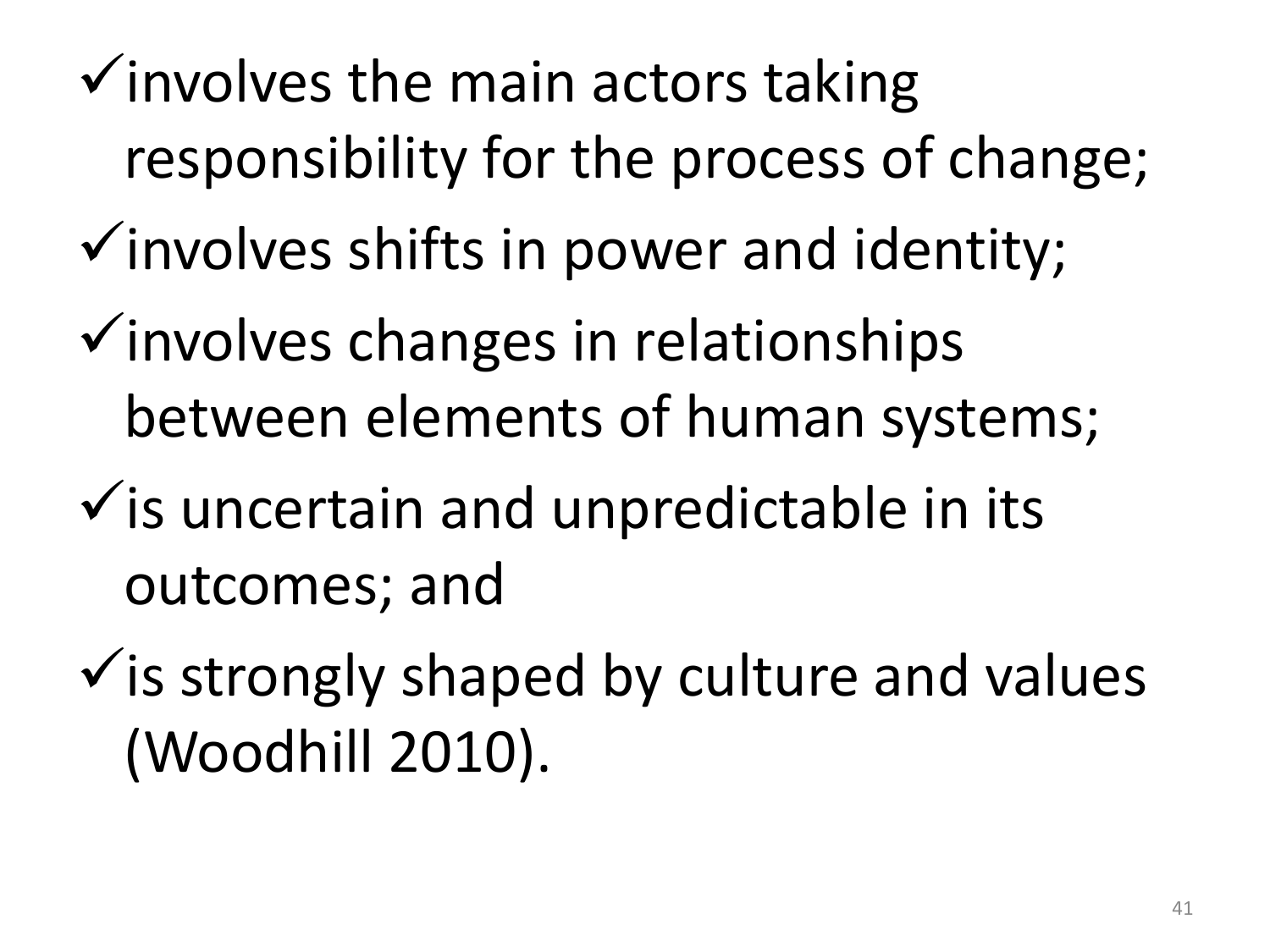- *Financial Flows*
- Expanding the donor base, increasing the availability and accessibility of funds, and ensuring stable and predictable financial flows are among the top priorities in international environmental governance (UNEP 2010).
- The first financing mechanism designed explicitly and exclusively for global environmental purposes was the Environment Fund.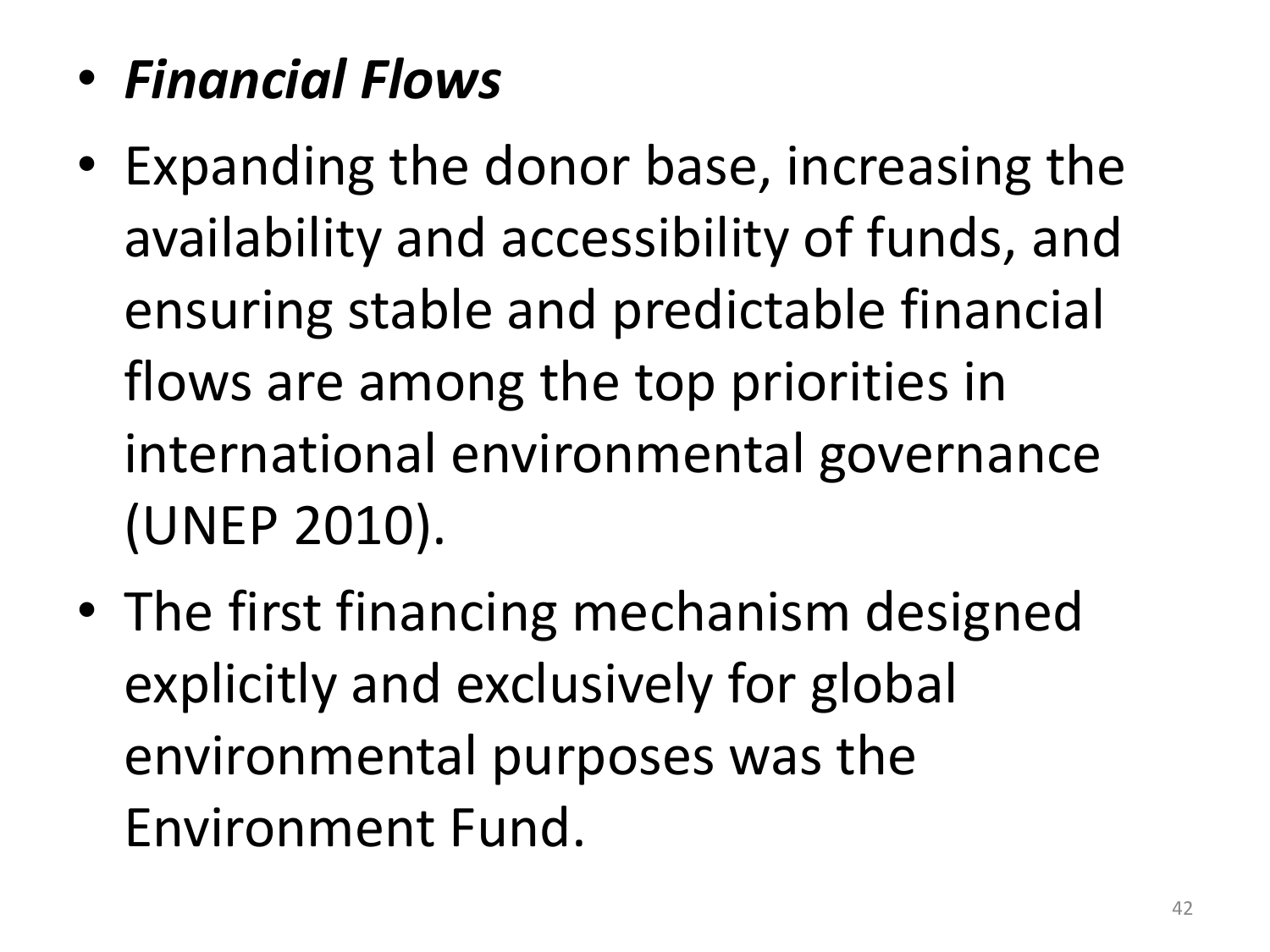• Created in 1972 through the UN General Assembly Resolution 2997 as one of the core elements of the new environment programme, the **Environment Fund** was intended to finance new environmental initiatives within the UN system and to assist developing countries.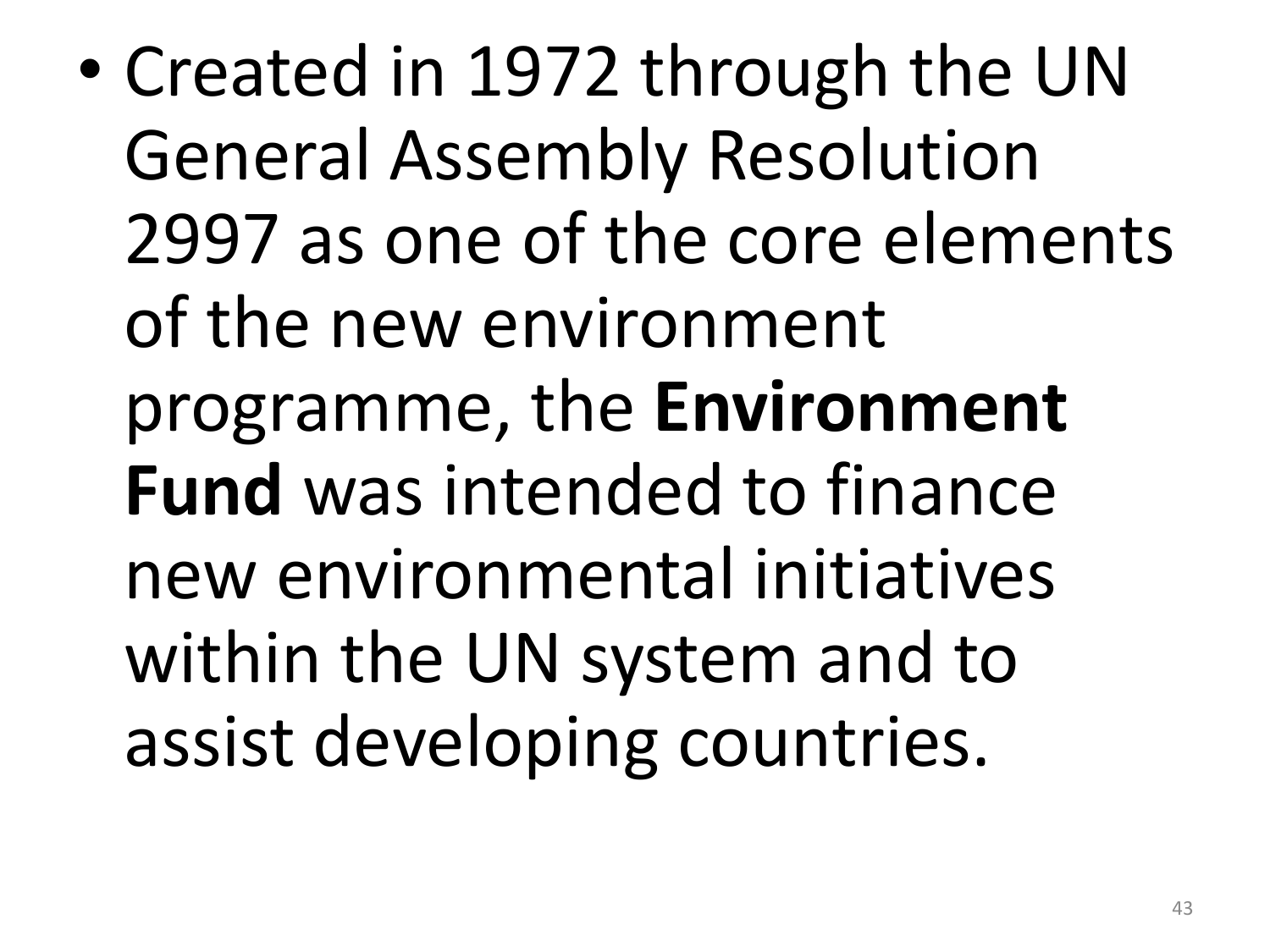• Today, environmental financing comes in the form of environmental aid from bilateral and multilateral donors, including through funds dedicated to specific environmental concerns such as the Montreal Fund for the implementation of the Montreal Protocol to support ozonerelated work, climate funds to support mitigation and adaptation, funds to combat deforestation, and others.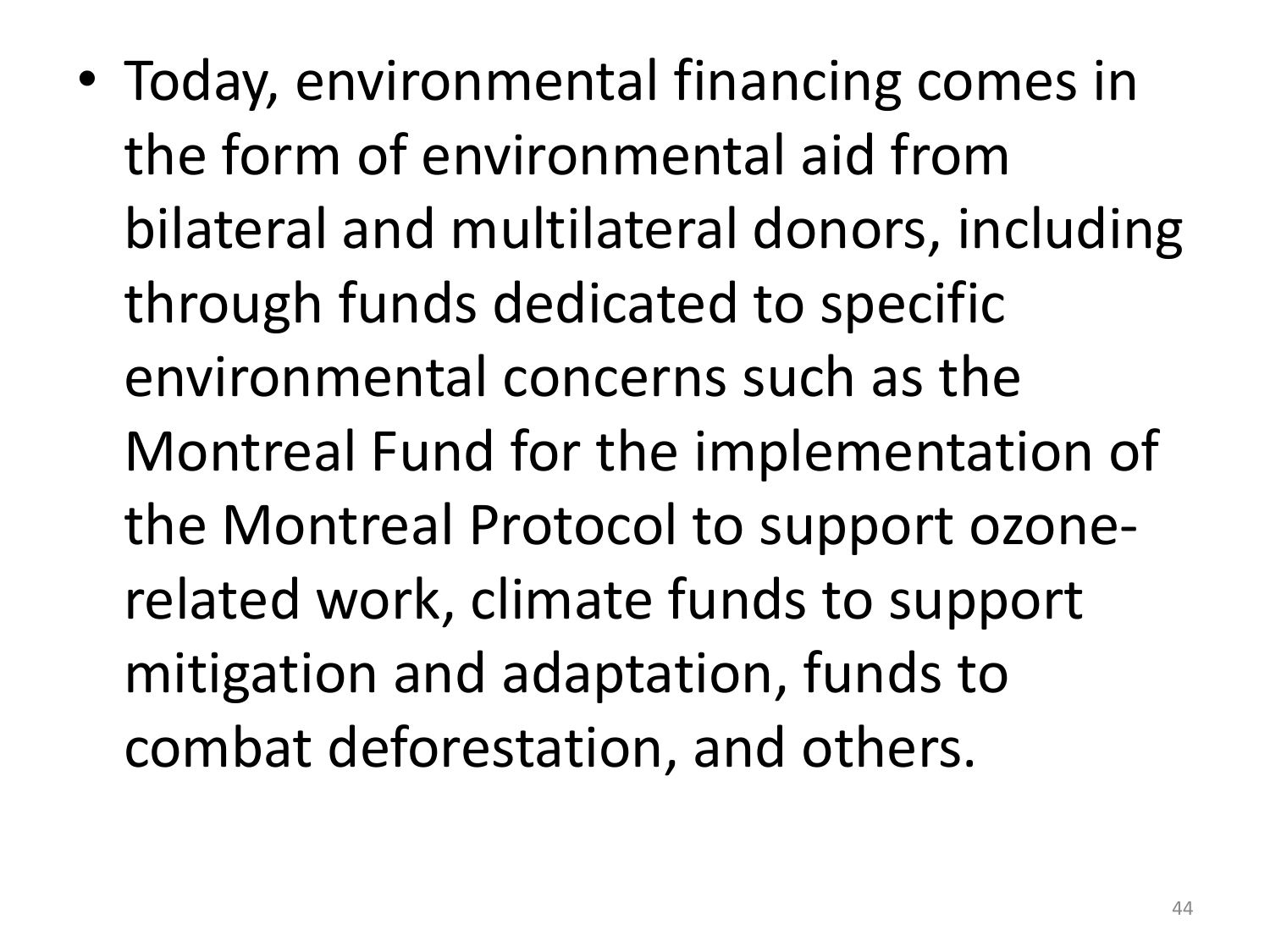• The Global Environment Facility (GEF) is the largest funder of projects that specifically seek to improve the global environment through support for the additional costs of transforming projects with national benefits into projects with global environmental benefits.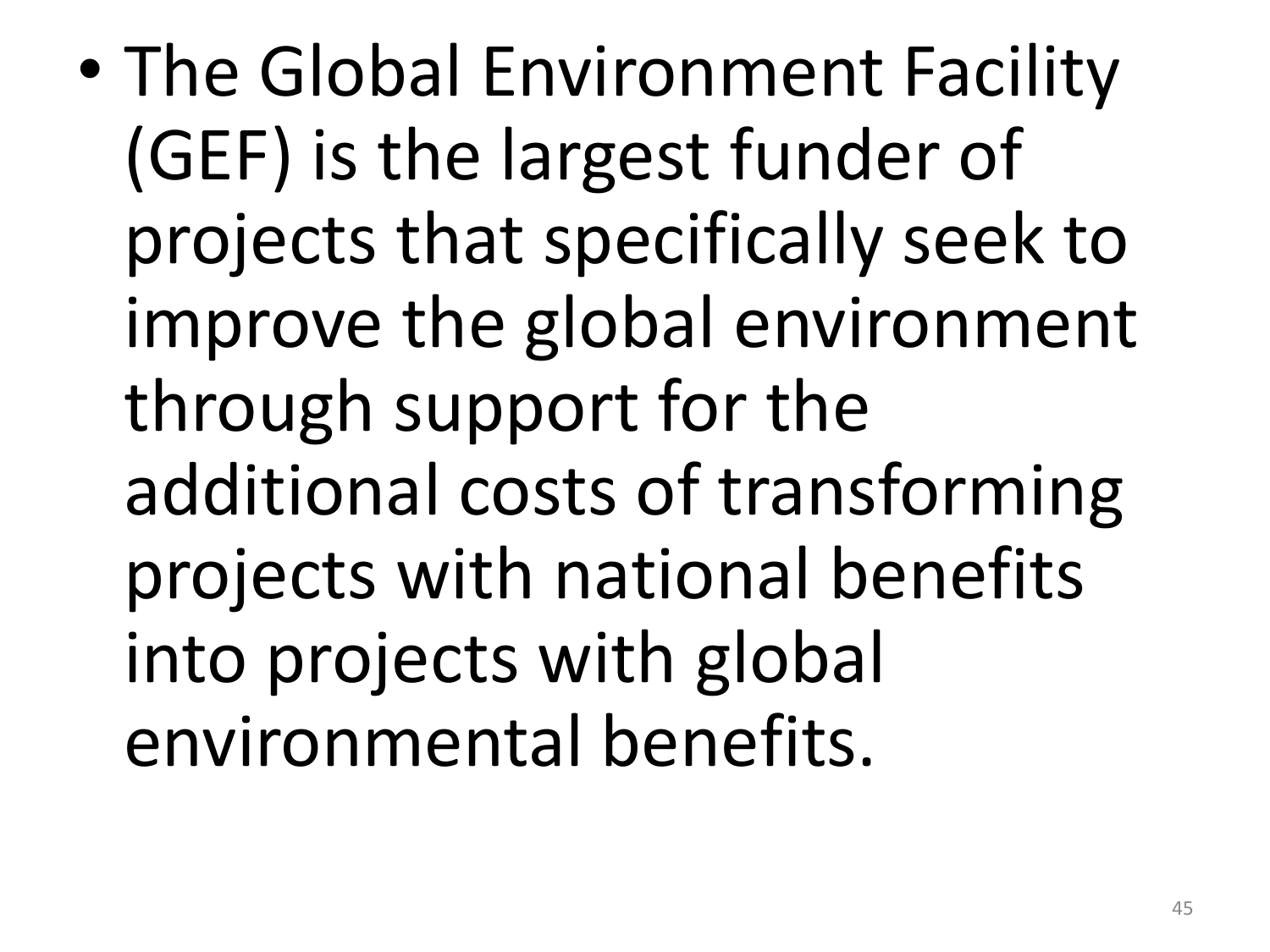- Yet, long-standing commitments from developed countries to improve access to finance for developing countries remain largely unfulfilled, and insufficient and unpredictable financial resources continue to constrain effective environmental governance at all levels.
- It is currently difficult to identify the financial flows for environmental responses as there is no tracking system to monitor resources invested in environmental activities by the United Nations and other international institutions.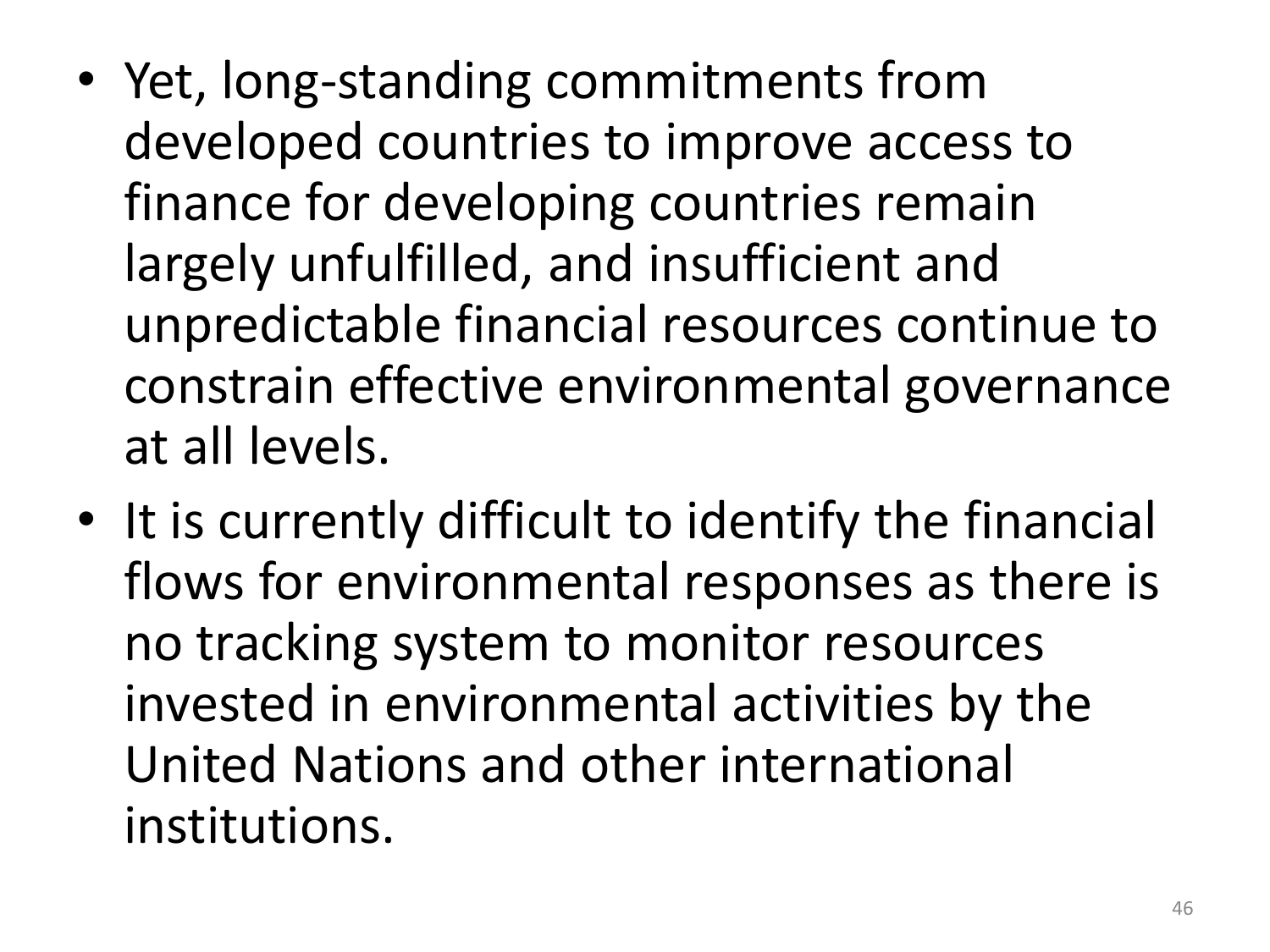- *The Environment Fund*
- The Environment Fund is the principal source of financing for the implementation of UNEP's programme, and was established by the UN General Assembly in 1972.
- Altogether, 181 countries have made at least one voluntary contribution in the period between 1973 and 2011, with 12 countries having maintained their regular annual contributions over the whole period (UNEP 2012).
- *The Multilateral Fund for the Implementation of the Montreal Protocol*
- Funding for implementation of most multilateral environmental agreements comes through special funds, the largest of which is the Multilateral Fund for the Implementation of the Montreal Protocol.
- Created in 1990 and administered by UNEP, it helps developing countries comply with the protocol's control measures.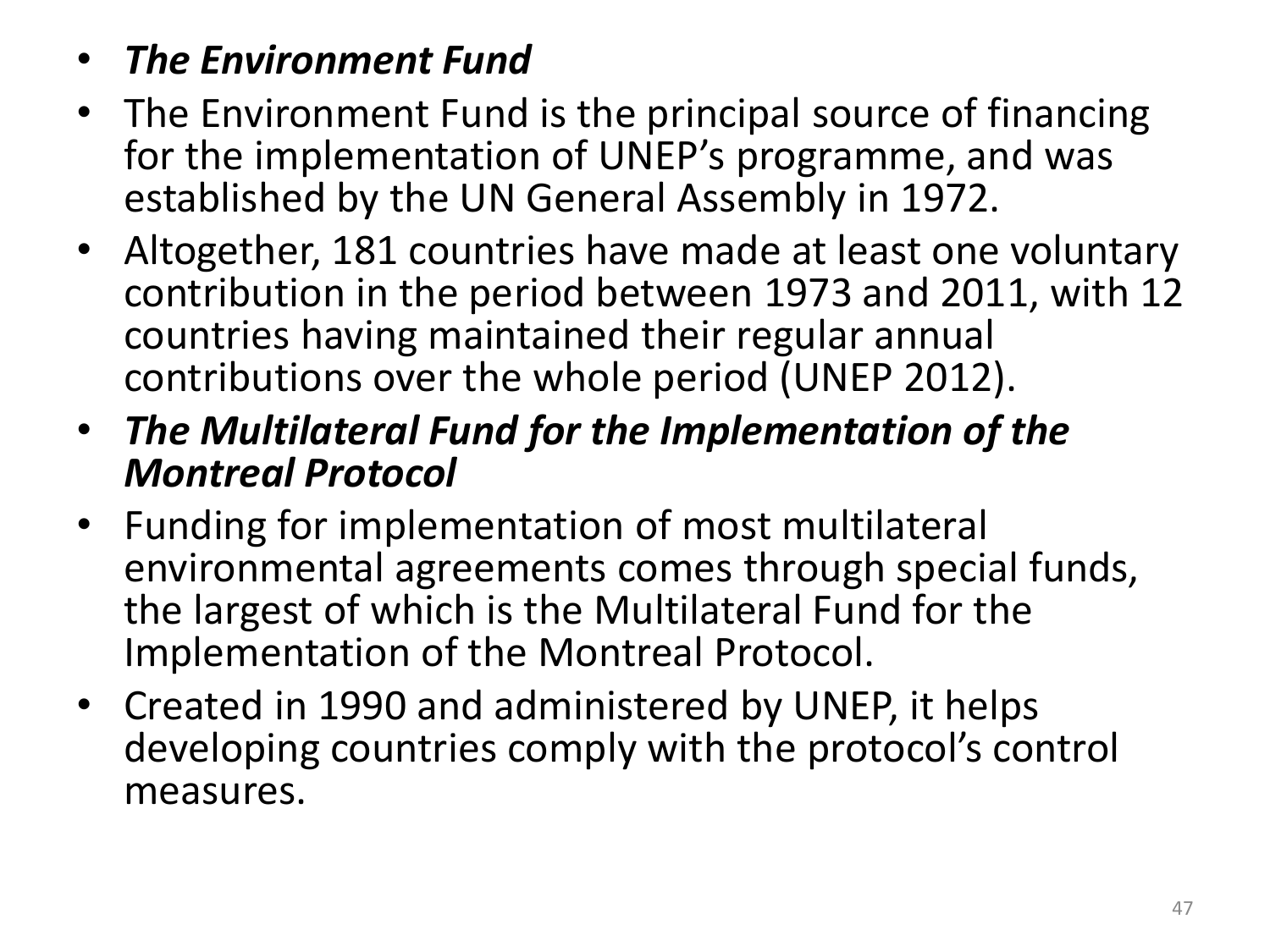- It has been replenished eight times since the beginning of its operation in 1991, with contributions from the industrialized countries, including countries in transition, assessed according to the UN scale of assessment.
- The significant financial resources devoted to the ozone treaty – during 1991–2011 governments pledged US\$2.8 billion to the Montreal Protocol – can be seen both as a reason for and an indicator of the treaty's effectiveness in eliminating the production and consumption of most CFCs.
- Significant initial investment was critical to the fund's success, and this initial success stimulated sustained investment in the longer-term.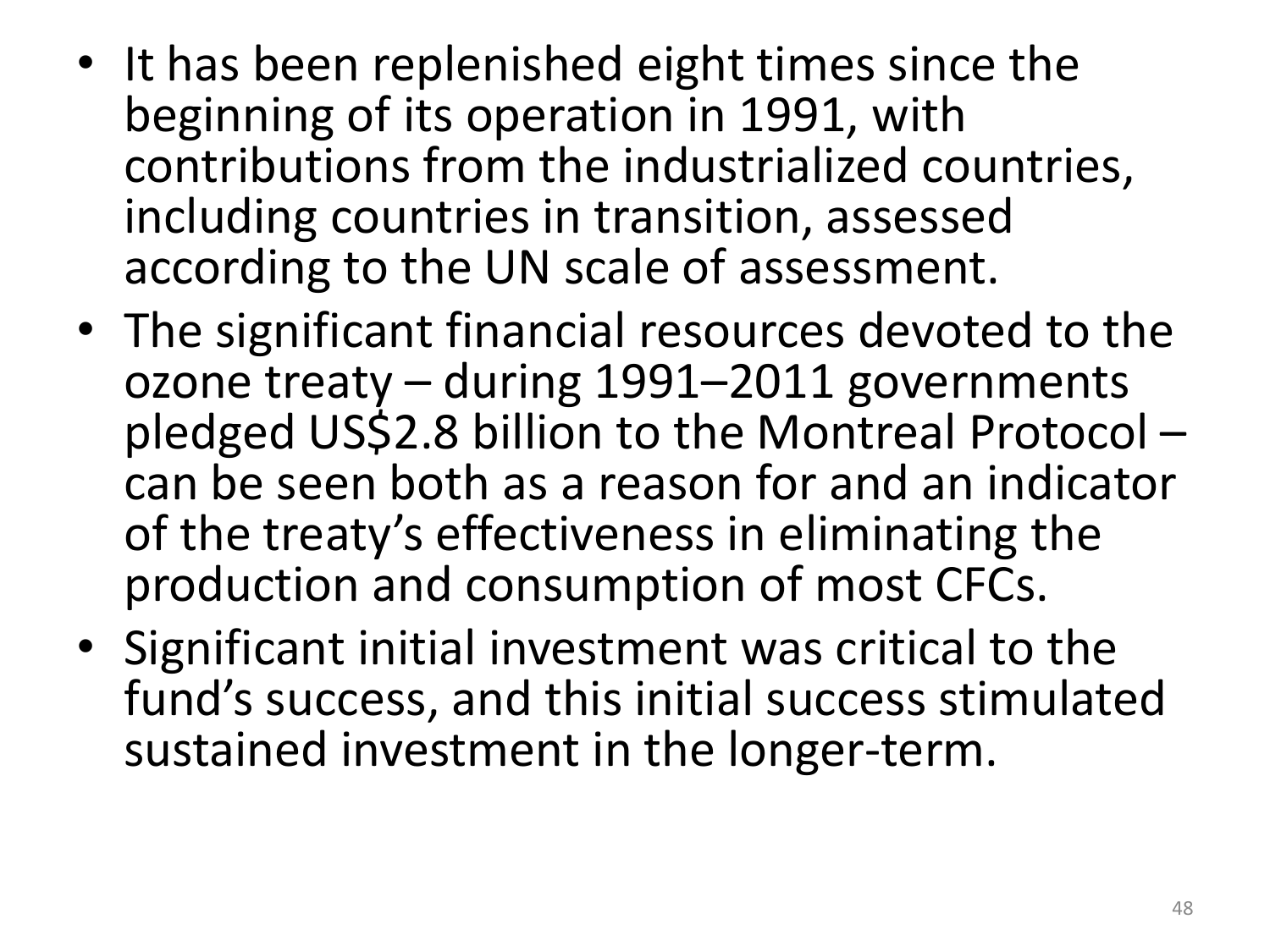#### • *The Global Environment Facility*

- Established as a US\$1 billion pilot programme in the World Bank in 1992, the GEF has evolved to become the financial mechanism for several multilateral environmental agreements, including UNFCCC, the Convention on Biodiversity (CBD), the United Nations Convention to Combat Desertification (UNCCD) and the Stockholm Convention.
- Over the past 20 years, the GEF has allocated US\$10 billion for more than 2 800 projects in more than 168 developing countries and economies in transition, and more than 13 000 small grants totaling US\$634 million have been made directly to civil society and community-based organizations.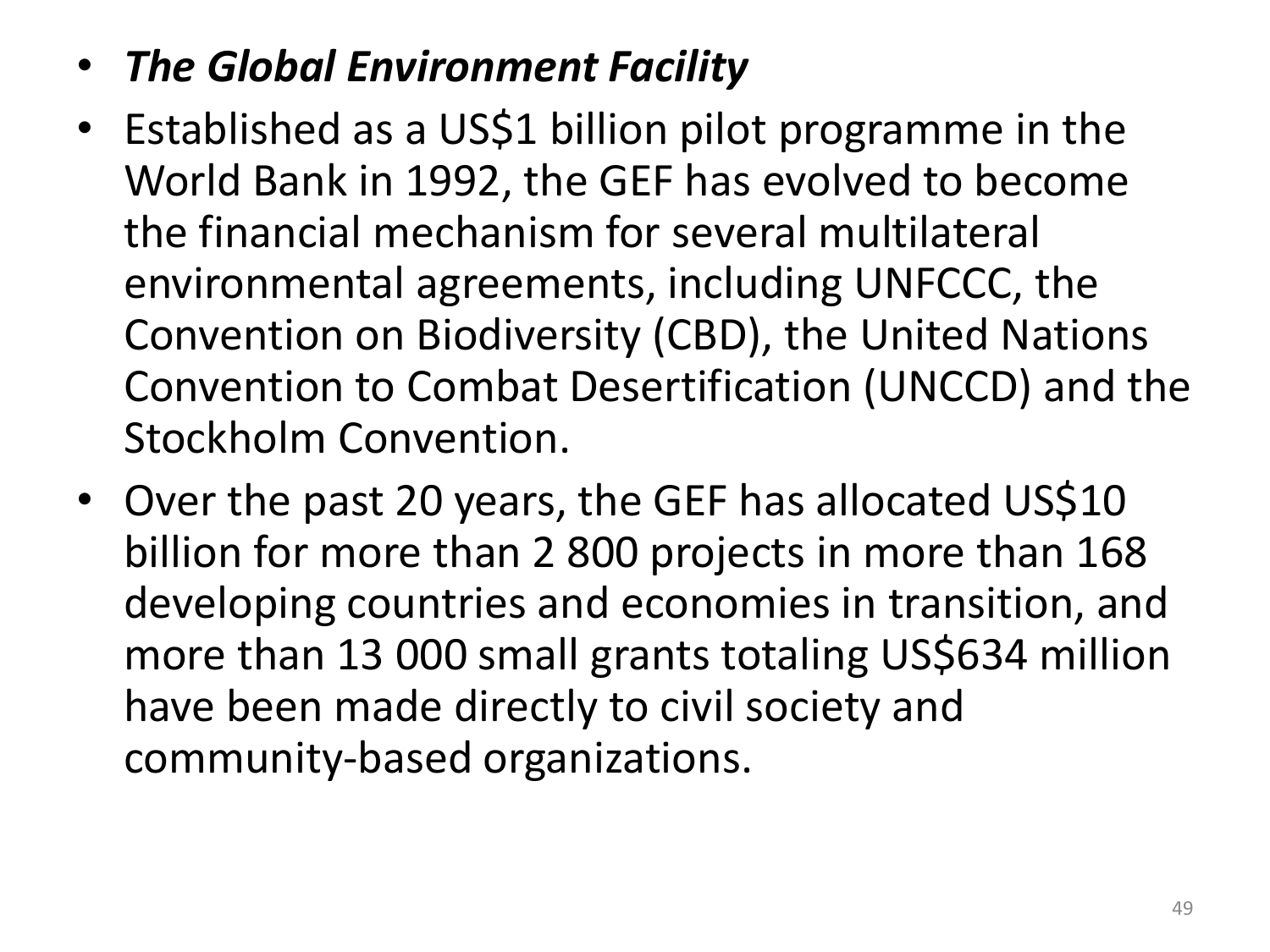- Although the GEF was initially a partnership between the World Bank, UNDP and UNEP, today it is in partnership with ten UN agencies, 182 civil society organizations and the private sector.
- This diversity of participation is directly related to the GEF's co-financing requirement, through which it has leveraged more than US\$47 billion of funds additional to those available through UN and World Bank channels since 1992.
- The GEF's operational arrangements have also evolved, with a new system for the transparent allocation of resources (STAR) implemented in 2010.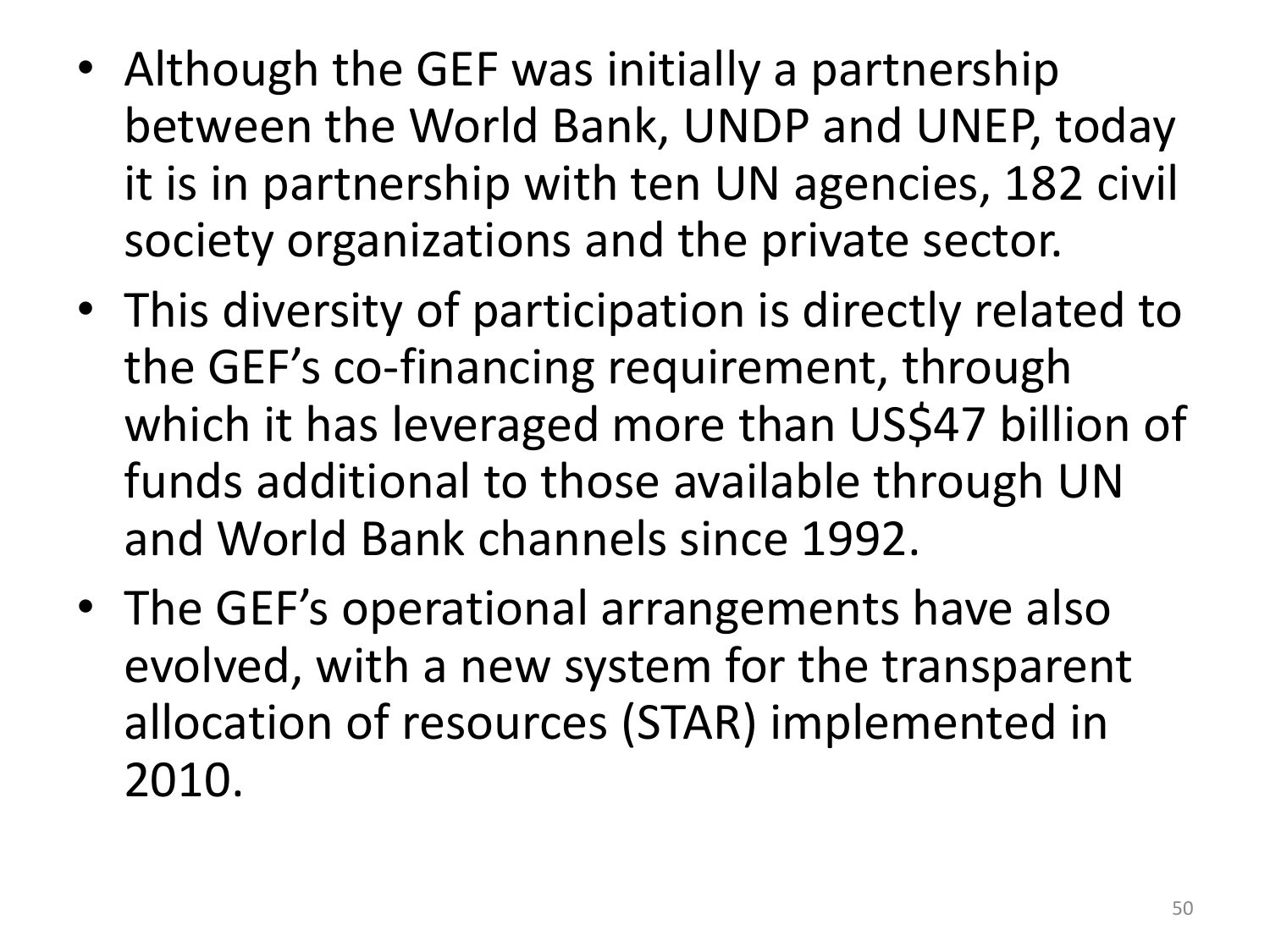- That same year, donors pledged more than US\$4.3 billion in replenishment for the period 2010–2014 (GEF-5), representing a 55 per cent increase in resources over GEF-4 (GEF 2010).
- During 1991–2010, the GEF invested more than US\$50 billion, US\$40.7 billion of which came from co-financing from development partners – almost half of these funds were used for climate change mitigation and adaptation.
- In 2010 alone, the GEF disbursed a little over US\$5 billion for its work; 81 per cent of this amount was from co-financing.